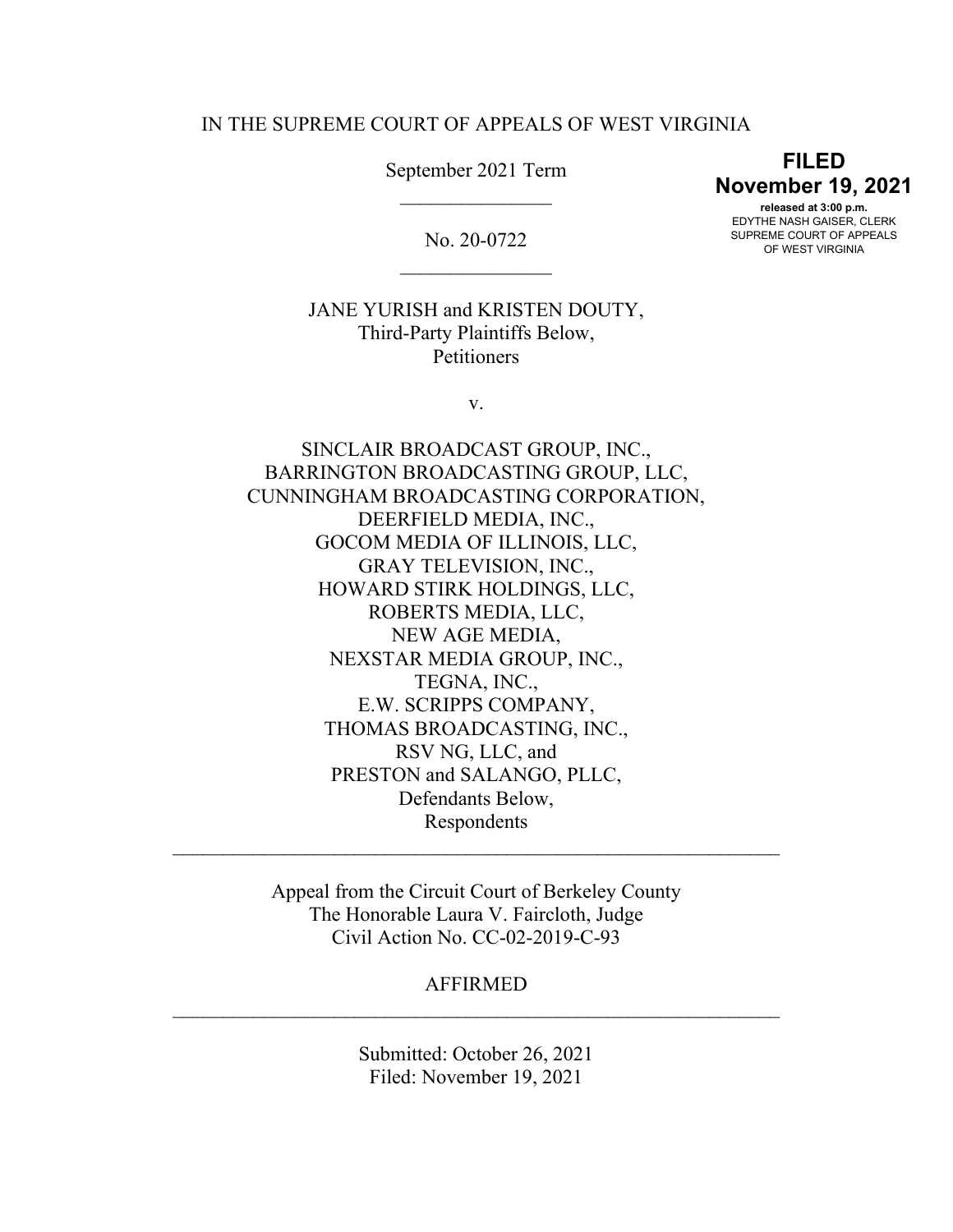Christian J. Riddell, Esq. The Riddell Law Group Martinsburg, West Virginia Counsel for Petitioners

Thomas V. Flaherty, Esq. Flaherty Sensabaugh Bonasso PLLC Charleston, West Virginia

Stuart A. McMillan, Esq. J. Tyler Mayhew, Esq. Bowles Rice LLP Martinsburg, West Virginia Counsel for Respondent RSV NG, LLC

Ben Salango, Esq. Preston & Salango, PLLC Charleston, West Virginia Counsel for Respondent Preston and Salango, PLLC

JUSTICE ARMSTEAD delivered the Opinion of the Court.

JUSTICE WOOTON concurs and reserves the right to file a separate opinion.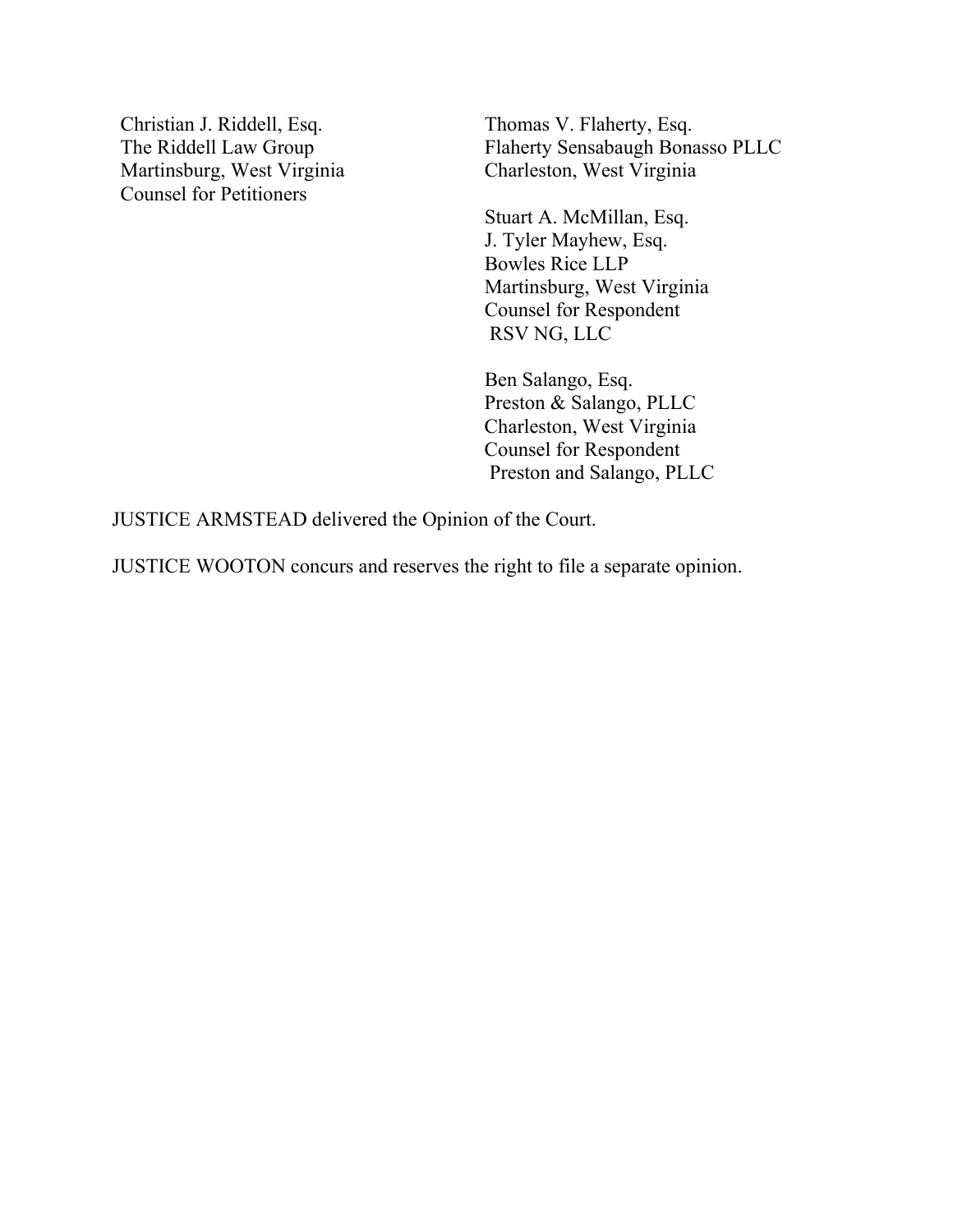## SYLLABUS BY THE COURT

1. "Appellate review of a circuit court's order granting a motion to dismiss a complaint is *de novo.*" Syllabus Point 2, *State ex rel. McGraw v. Scott Runyan Pontiac-Buick, Inc.*, 194 W. Va. 770, 461 S.E.2d 516 (1995).

2. "A motion to vacate a judgment made pursuant to Rule 60(b), W.Va. R.C.P., is addressed to the sound discretion of the court and the court's ruling on such motion will not be disturbed on appeal unless there is a showing of an abuse of such discretion." Syllabus Point 4, *Vanderpool v. Hunt*, 241 W. Va. 254, 823 S.E.2d 526 (2019).

3. "The constitutionality of a statute is a question of law which this Court reviews *de novo*." Syllabus Point 2, *In re Brandi B.*, 231 W. Va. 71, 743 S.E.2d 882 (2013).

4. The West Virginia Wiretapping and Electronic Surveillance Act, West Virginia Code §§ 62-1D-1 through 16 runs afoul of the First Amendment to the United States Constitution and Article III, Section 7 of the West Virginia Constitution and is unconstitutional as applied to the extent that it allows a civil action to be maintained against an innocent third party who publishes information of public concern that was obtained by the unlawful interception of wire, oral, or electronic communication in violation of the statute but who did not participate in the unlawful interception of the communication.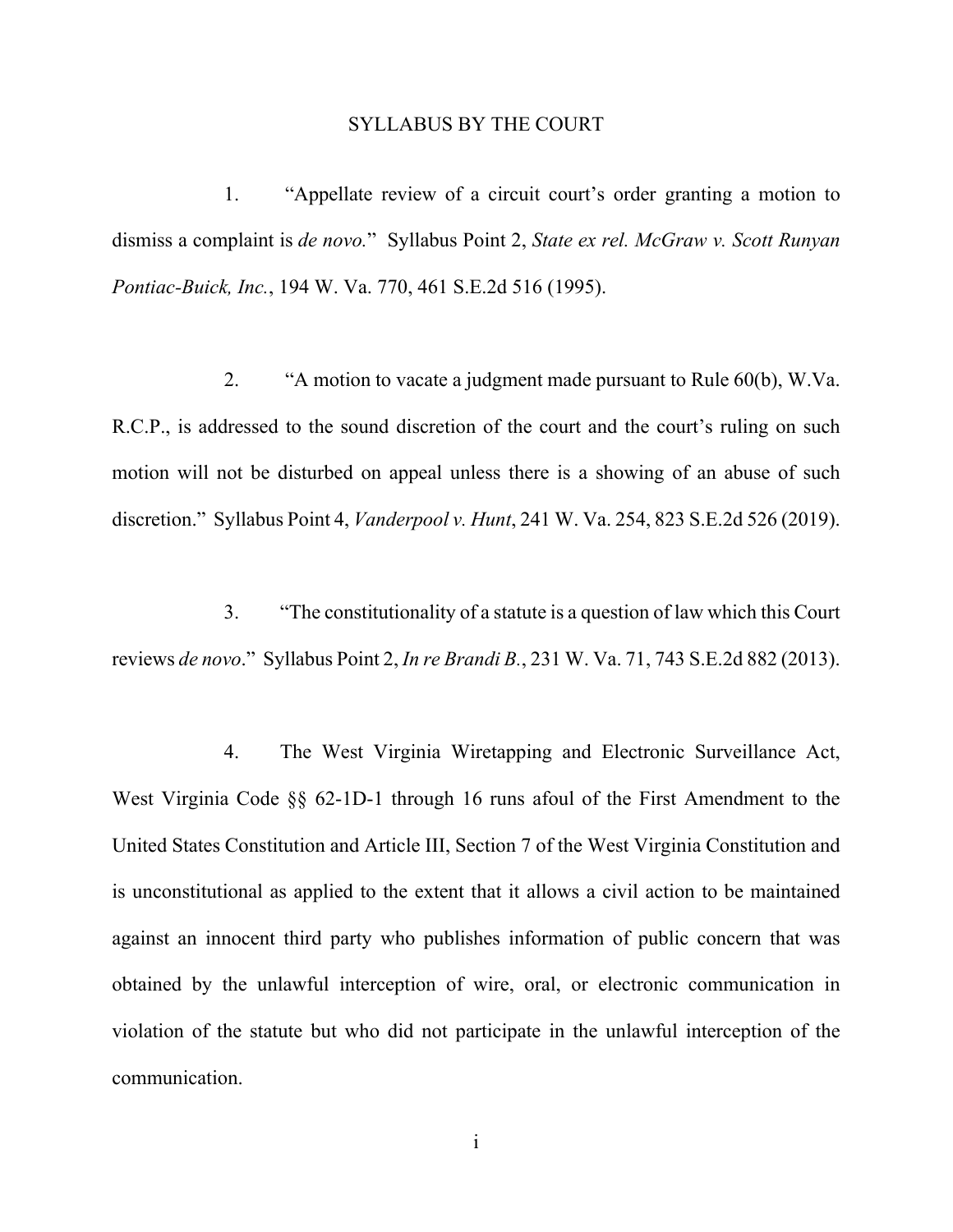Armstead, Justice:

Jane Yurish and Kristen Douty ("Petitioners") appeal the Circuit Court of Berkeley County's final order denying their Rule 60(b) Motion for Relief from Final Order, in which the circuit court granted motions to dismiss pursuant to Rule 12(b)(6) of the West Virginia Rules of Civil Procedure filed by Respondents<sup>[1](#page-3-0)</sup> Barrington Broadcasting Group, LLC; Cunningham Broadcasting Corporation; Deerfield Media, Inc.; GOCOM Media Of Illinois, LLC; Gray Television, Inc.; Howard Stirk Holdings, LLC; Roberts Media, LLC; New Age Media; Nexstar Media Group, Inc.; Sinclair Broadcast Group, Inc.; TEGNA; Inc.; Thomas Broadcasting, Inc.; E.W. Scripps Company; [2](#page-3-1) and Preston and Salango, PLLC. In the case of *Bartnicki v. Vopper*, 532 U.S. 514 (2001), the United States Supreme Court determined that a Pennsylvania statute providing civil remedies to those aggrieved by the interception and disclosure of illegally intercepted communications was unconstitutional as applied to information of public concern that was published by those who did not engage in illegal conduct, but who knew or should have known that the communications had been illegally obtained. In this matter, we likewise find that West Virginia's similar statutory scheme is unconstitutional as applied and affirm the circuit court.

<span id="page-3-0"></span><sup>&</sup>lt;sup>1</sup> Throughout this opinion, "Respondents" means all named Respondents. Respondents are also in certain references divided into two groups – "Media Respondents," which are all named Respondents except Preston and Salango, PLLC and "Preston and Salango, PLLC." "Preston and Salango, PLLC," means only that respondent.

<span id="page-3-1"></span><sup>&</sup>lt;sup>2</sup> There were two additional media defendants below, Waitt Broadcasting, Inc. and West Virginia Radio Corporation. Petitioners did not appeal the circuit court's order as it related to those defendants.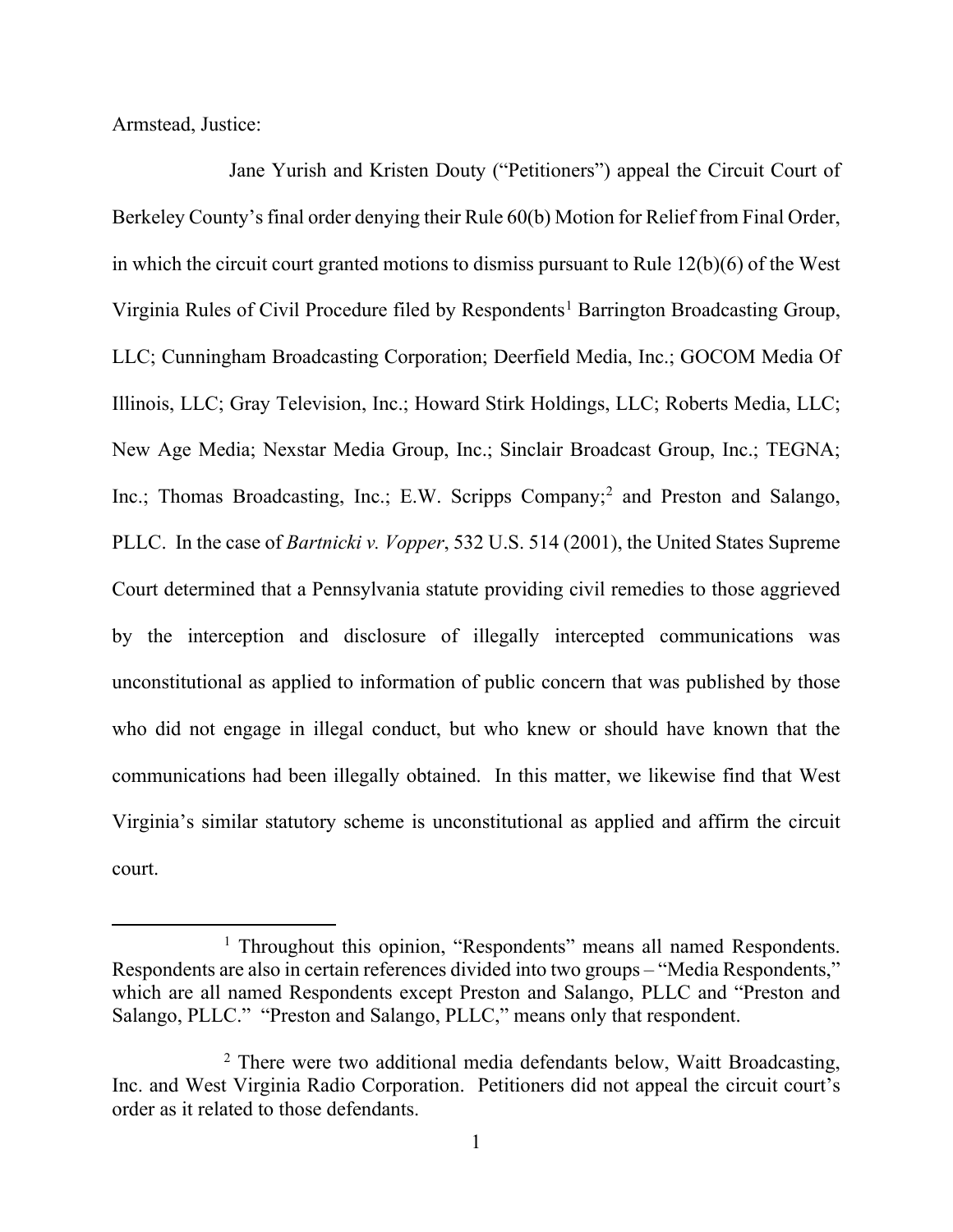## **I. FACTUAL AND PROCEDURAL BACKGROUND**

Because we must accept as true all allegations contained in the Third-Party Complaint, this recitation of facts derives from the Third-Party Complaint filed by Petitioners.

Petitioners were employees of the Berkeley County Board of Education at Berkeley Heights Elementary School. A.P. was a special education student in their classroom. Petitioners allege that A.P.'s mother violated both the West Virginia Wiretapping and Electronic Surveillance Act<sup>[3](#page-4-0)</sup> ("West Virginia Act") and its federal construct<sup>[4](#page-4-1)</sup> ("Federal Act") by placing a secret audio recording device in A.P.'s hair. After having the surreptitious recording device placed in her hair, A.P. went to school and the recording device picked up all ambient noise, conversations, and statements made within audible range of her hair. After the recording was made, A.P.'s mother, or someone acting on her behalf, edited approximately sixty to one hundred and twenty seconds of clips from that recording and provided it to the Respondents. The recordings that were disseminated

<span id="page-4-0"></span><sup>3</sup> *See* W. Va. Code §§ 62-1D-1 -16 (2020 Repl. Vol.)

<span id="page-4-1"></span><sup>4</sup> *See* 18 U.S.C. §§ 2510 - 2523.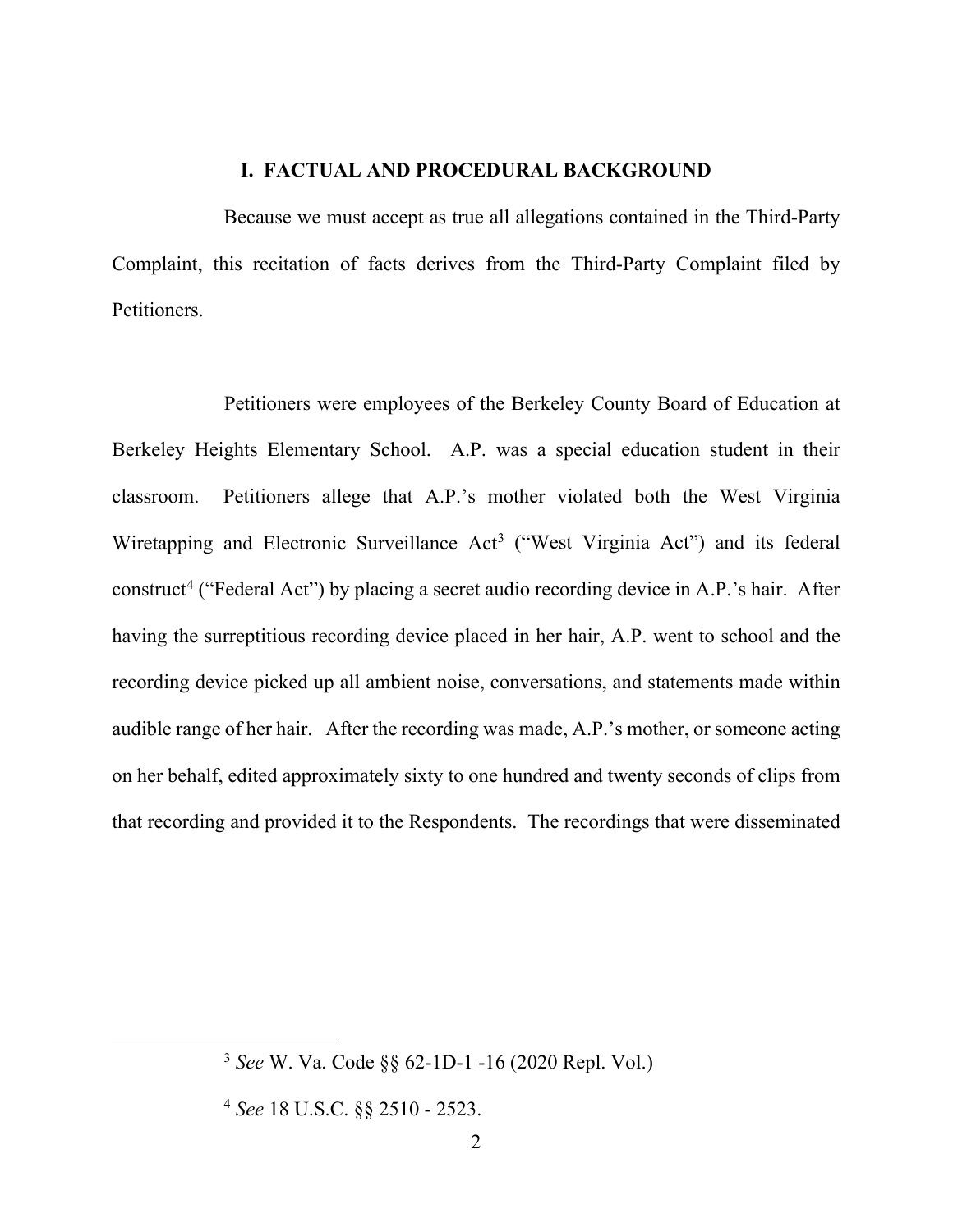by A.P.'s mother to Respondents purported to show Petitioners physically and verbally abusing students. [5](#page-5-0)

All Respondents, except Preston and Salango, PLLC, are various media groups or outlets. The edited audio clip was played by Respondents in numerous broadcast areas nationwide, placed upon social media, and was shared on the internet. The Berkeley County Board of Education subsequently requested that Petitioners resign their employment in lieu of termination. Petitioners offered their resignations.

Petitioners' Third-Party Complaint alleged that: "It was known by all [Respondents] that the footage came from a secret recording which was placed in the hair of A.P. and for which no consenting party was present," and Respondents "violated the provisions of [the West Virginia Act] when [they] intentionally used and disclosed unlawfully intercepted communications of [Petitioners] while having reason to know that

<span id="page-5-0"></span> $<sup>5</sup>$  As noted by the circuit court, the allegations in the Third-Party Complaint</sup> are derivative of the claims contained in the underlying complaint alleging abuse by Petitioners of special education children at Berkeley Heights Elementary School. Those allegations, according to the circuit court, dealt with two children in A.P.'s special education classroom whose behavior "underwent significant adverse changes during the time they were attending school in the [Petitioners'] classroom."

Subsequent to the events that give rise to the allegations raised in the underlying complaint, the West Virginia Legislature enacted Senate Bill 632 during the 2019 Legislative Session. 2019 W. Va. Acts, c.94, eff. July 1, 2019. The Legislature made a few non-substantive changes to this law during the 2020 Legislative Session. 2020 W. Va. Acts, c.111, eff. March 6, 2020. County boards of education are now required to place cameras in all "self-contained classrooms" for special education that monitor and record "all areas" of the classroom. W. Va. Code  $\S$ § 18-20-11(e)(1)(A) & (B) (2020).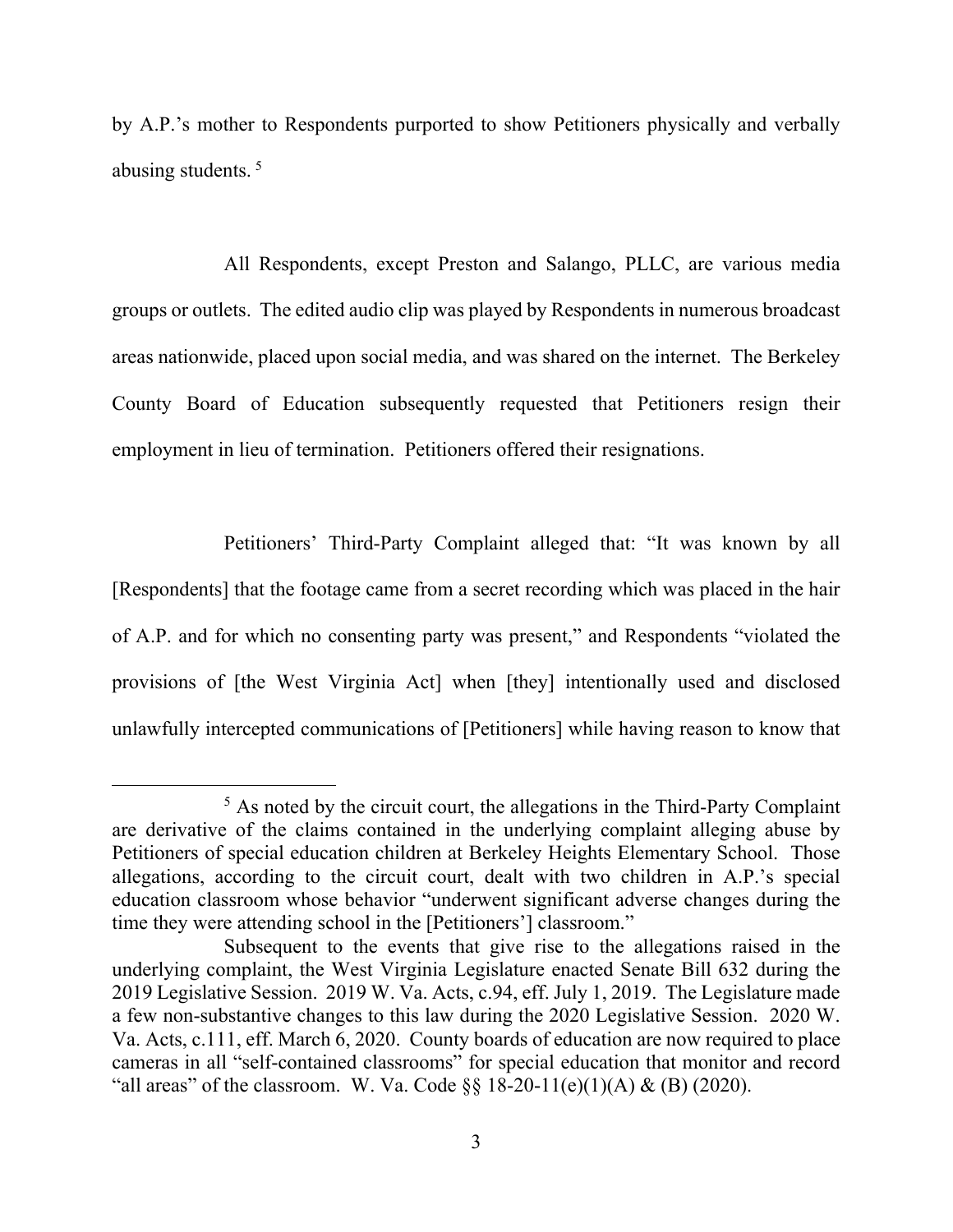the information was obtained through the interception of oral communications in violation of" the West Virginia Act. The Third-Party Complaint also alleged that the use and disclosure of the "unlawful recording ... further violated the provisions of" the Federal Act. Conversely, nowhere in the 321 numbered allegations contained in the Third-Party Complaint is it alleged that any Respondent had any hand in either A.P.'s classroom recording or in A.P.'s mother's subsequent edit of that recording.

Respondents filed motions to dismiss for failure to state a claim upon which relief can be granted pursuant to Rule 12(b)(6) of the West Virginia Rules of Civil Procedure[6](#page-6-0) arguing that the United States Supreme Court's decision in *Bartnicki* is controlling authority and barred all causes of action raised in the Third-Party Complaint by operation of the First Amendment to the United States Constitution. The circuit court agreed. In its Order Granting Motion to Dismiss Third-Party Complaint Against Media [Respondents] and Preston and Salango, PLLC, the circuit court, relying upon *Bartnicki*, found that:

> [E]ven if the recording had been obtained in violation of the [West Virginia Act] and [Federal Act], the claims against the Media [Respondents] are dismissed as a matter of law as the

<span id="page-6-0"></span> $6$  Rule 12(b)(6) provides:

b) How Presented. Every defense, in law or fact, to a claim for relief in any pleading, whether a claim, counterclaim, cross-claim, or third-party claim, shall be asserted in the responsive pleading thereto if one is required, except that the following defenses may at the option of the pleader be made by motion: . . . (6) failure to state a claim upon which relief can be granted. . . .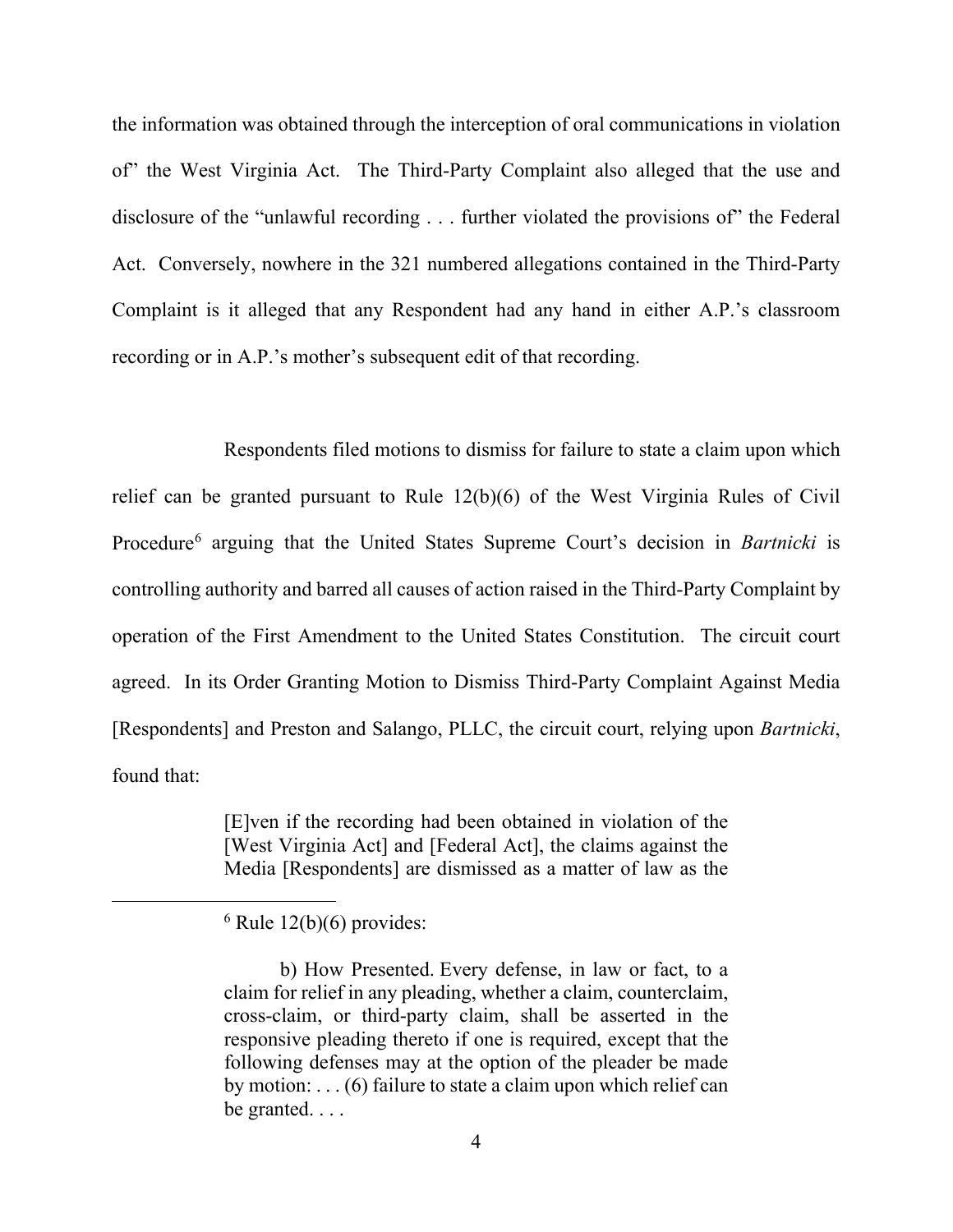broadcasts and recording pertained to a matter of great public importance – alleged child abuse in public schools – and the application of the provisions of the state and federal wiretap laws against the Media [Respondents] would violate their constitutional free speech rights. The same analysis applies to postings of news articles by Preston [and] Salango[, PLLC].

It is accordingly the opinion of this Court that there can be no greater matter of public concern than the manner in which our children are addressed and treated in the public school system, which is funded by taxpayer dollars. The public has a right to know what transpires in public schools and the First Amendment protects dissemination of that information. For this Court to rule otherwise would be a chilling effect on the First Amendment to the United States Constitution and to our free press and media, as well as public discussion. It would likewise serve as a shield to hide and keep secret conduct, [as] the public has a right to know what occurs in our public schools.

The publications by the Media [Respondents] and Preston [and] Salango[, PLLC] do not qualify as commercial speech because those publications do more than simply propose a commercial transaction.

After the circuit court entered its final order granting Respondents' motions

to dismiss, Petitioners filed a motion below seeking relief from the final order pursuant to

<span id="page-7-0"></span>West Virginia Rule of Civil Procedure  $60(b)$ .<sup>[7](#page-7-0)</sup> In that motion, Petitioners sought

(continued . . .)

<sup>7</sup> Rule 60(b) provides:

<sup>(</sup>b) Mistakes; Inadvertence; Excusable Neglect; Unavoidable Cause; Newly Discovered Evidence; Fraud, etc. On motion and upon such terms as are just, the court may relieve a party or a party's legal representative from a final judgment, order, or proceeding for the following reasons: (1)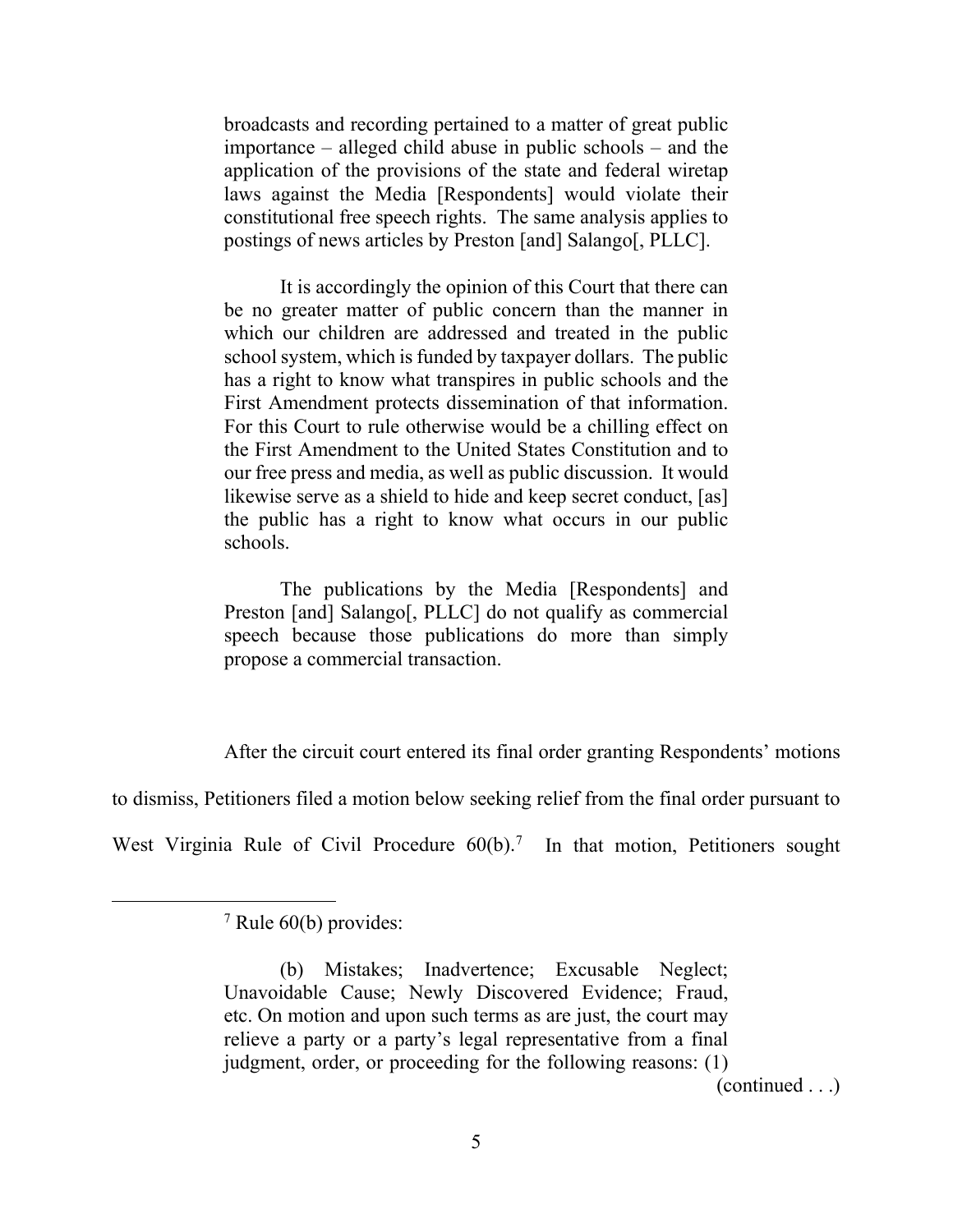clarification of the circuit court's order as it related to whether the publication of the audio recording on Preston and Salango, PLLC's webpage was commercial speech. Attached to that motion was Exhibit B, which Petitioners claimed was newly discovered and was alleged to contain the following language, "[i]f you are a parent of a special needs child who attended Berkeley Heights Elementary School between 2016 and 2019 and suspect your child may have been physically or verbally abused, please contact Preston [and] Salango[, PLLC]." We would note that Exhibit B in the Appendix is illegible.

Mistake, inadvertence, surprise, excusable neglect, or unavoidable cause; (2) newly discovered evidence which by due diligence could not have been discovered in time to move for a new trial under Rule 59(b); (3) fraud (whether heretofore denominated intrinsic or extrinsic), misrepresentation, or other misconduct of an adverse party; (4) the judgment is void; (5) the judgment has been satisfied, released, or discharged, or a prior judgment upon which it is based has been reversed or otherwise vacated, or it is no longer equitable that the judgment should have prospective application; or (6) any other reason justifying relief from the operation of the judgment. The motion shall be made within a reasonable time, and for reasons (1), (2), and (3) not more than one year after the judgment, order, or proceeding was entered or taken. A motion under this subdivision (b) does not affect the finality of a judgment or suspend its operation. This rule does not limit the power of a court to entertain an independent action to relieve a party from a judgment, order or proceeding, or to grant statutory relief in the same action to a defendant not served with a summons in that action, or to set aside a judgment for fraud upon the court. Writs of coram nobis, coram vobis, petitions for rehearing, bills of review and bills in the nature of a bill of review, are abolished, and the procedure for obtaining any relief from a judgment shall be by motion as prescribed in these rules or by an independent action.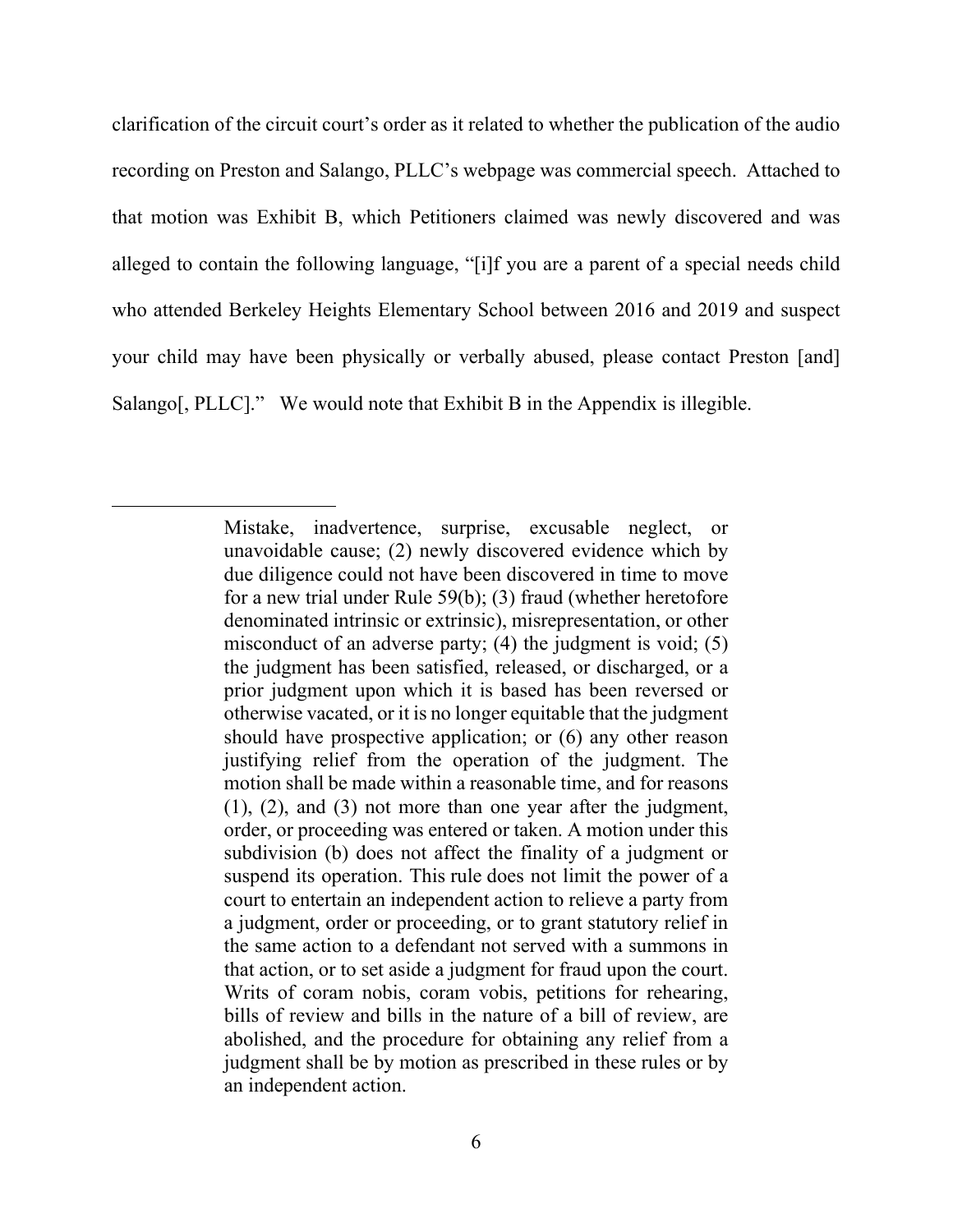Thereafter, the circuit court entered an order denying relief to Petitioners but did clarify the circuit court's reasoning regarding its determination that Preston and Salango, PLLC's, publication of the recording was not commercial speech. It is from the circuit court's grant of the motion to dismiss and subsequent denial of the Rule 60(b) motion that Petitioners appeal.

# **II. STANDARD OF REVIEW**

We have previously held that "[a]ppellate review of a circuit court's order granting a motion to dismiss a complaint is *de novo.*" Syllabus Point 2, *State ex rel. McGraw v. Scott Runyan Pontiac-Buick, Inc.*, 194 W. Va. 770, 461 S.E.2d 516 (1995). "Since the preference is to decide cases on their merits, courts presented with a motion to dismiss for failure to state a claim construe the complaint in the light most favorable to the plaintiff, taking all allegations as true." *Sedlock v. Moyle*, 222 W.Va. 547, 550, 668 S.E.2d 176, 179 (2008) (citation omitted). Finally, "[t]he trial court, in appraising the sufficiency of a complaint on a Rule 12(b)(6) motion, should not dismiss the complaint unless it appears beyond doubt that the plaintiff can prove no set of facts in support of his claim which would entitle him to relief." Syllabus Point 2, *Chapman v. Kane Transfer Co.*, 160 W. Va. 530, 236 S.E.2d 207 (1977) (citation omitted). We are also mindful that "[a] motion to vacate a judgment made pursuant to Rule 60(b), W.Va. R.C.P., is addressed to the sound discretion of the court and the court's ruling on such motion will not be disturbed on appeal unless there is a showing of an abuse of such discretion." Syllabus Point 4, *Vanderpool v. Hunt*, 241 W. Va. 254, 823 S.E.2d 526 (2019) (citation omitted).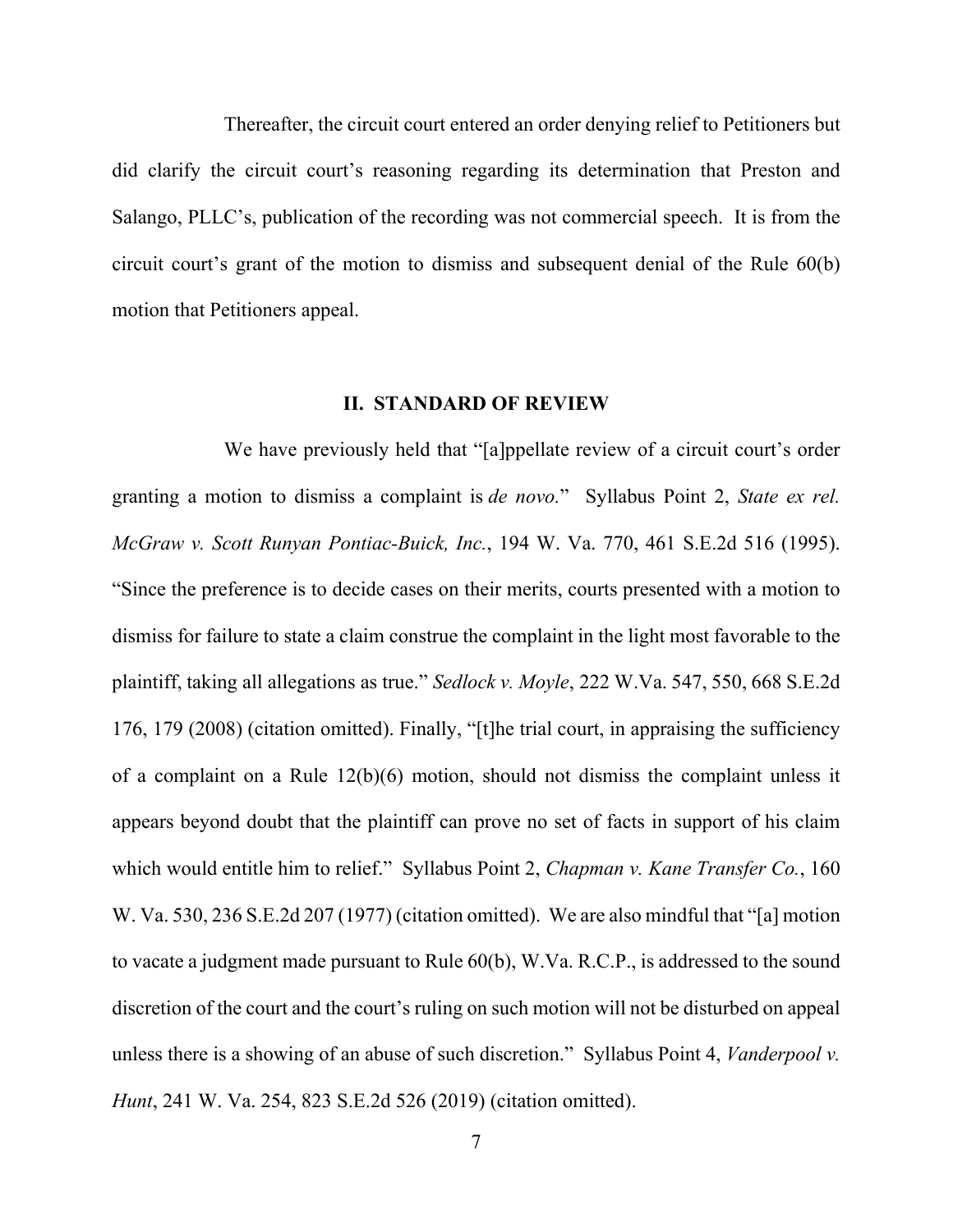Ultimately, to reach our conclusion in this matter requires this Court to pass judgment on whether a statute, as applied to the facts of this case, is constitutional. "The constitutionality of a statute is a question of law which this Court reviews *de novo*." Syllabus Point 2, *In re Brandi B.*, 231 W. Va. 71, 743 S.E.2d 882 (2013) (citation omitted). In such posture, "[w]hen the constitutionality of a statute is questioned every reasonable construction of the statute must be resorted to by a court in order to sustain constitutionality, and any doubt must be resolved in favor of the constitutionality of the legislative enactment." Syllabus Point 3, *Carvey v. W. Virginia State Bd. of Educ.*, 206 W. Va. 720, 527 S.E.2d 831 (1999) (internal quotation marks omitted) (citations omitted). With these principles in mind, we proceed to analyze the arguments raised by this appeal.

#### **III. ANALYSIS**

This matter comes before the Court on the circuit court's grant of a motion dismiss pursuant to Rule 12(b)(6) of the West Virginia Rules of Civil Procedure and subsequent denial of a Rule 60(b) motion requesting clarification of the circuit court's order dismissing the case, based upon newly discovered evidence. As such, we must make certain assumptions as to the facts. Because of this procedural posture, we accept as true the allegation that the audio recording was unlawfully made. [8](#page-10-0) *See Sedlock*, 222 W.Va. at

<span id="page-10-0"></span><sup>8</sup> In West Virginia, "[i]t is lawful . . . for a person to intercept a wire, oral or electronic communication . . . where one of the parties to the communication has given (continued . . .)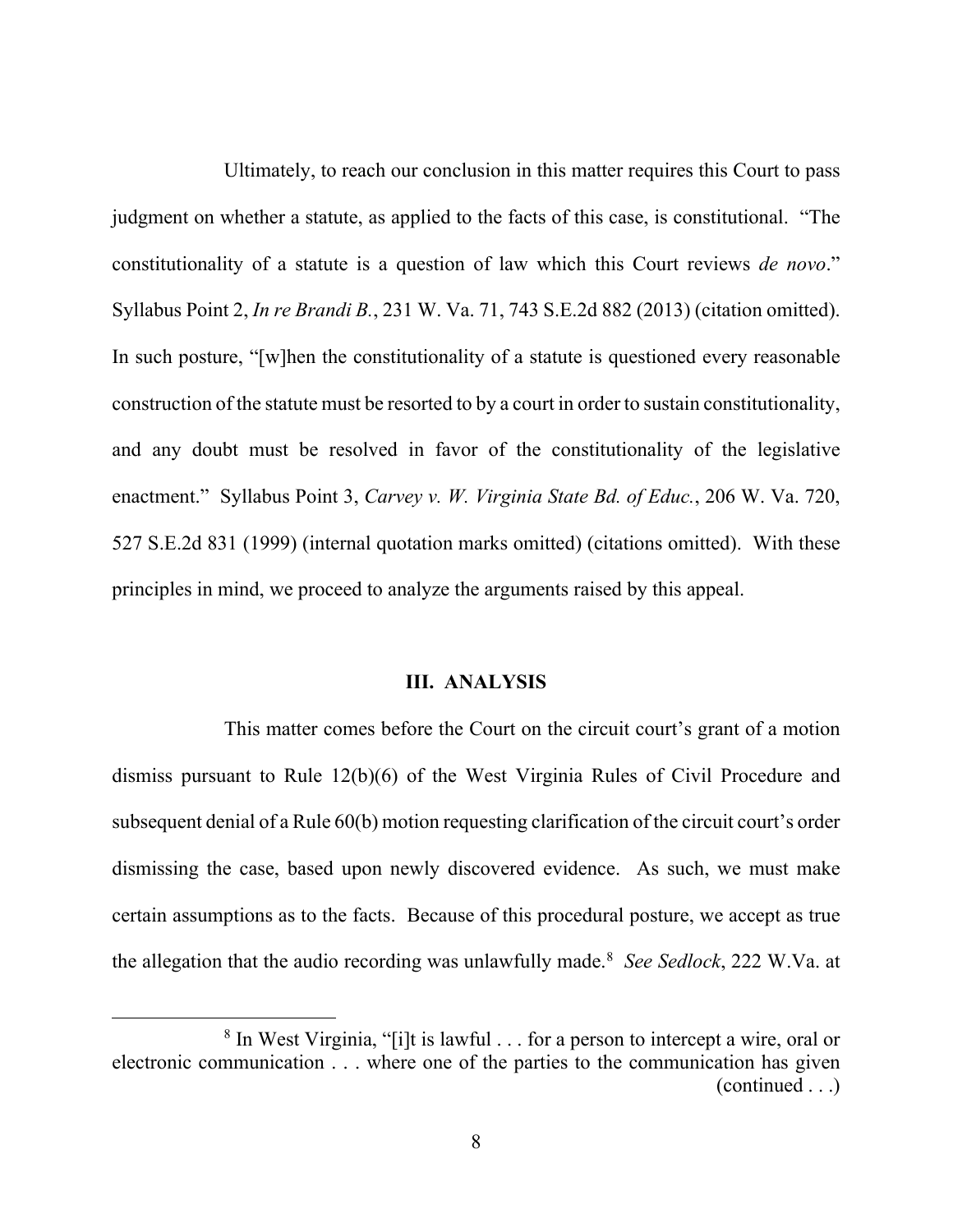550, 668 S.E.2d at 179. Given that question is not subject to conjecture, the only questions that must be resolved in this appeal are: 1) Whether the audio recording of events in a special education classroom is a matter of public concern; 2) Whether Petitioners' Third-Party Complaint states a claim for relief in light of the United States Supreme Court's decision in *Bartnicki*; and, 3) Whether the publication of the recording by Preston and Salango, PLLC, constitutes commercial speech, which is entitled to lesser First Amendment protection?<sup>[9](#page-11-0)</sup>

Applicable to all of these issues are the provisions of the United States and

West Virginia Constitutions relating to freedoms of speech and press. The First Amendment to the United States Constitution provides, in pertinent part, "Congress shall

prior consent to the interception . . . ." W. Va. Code  $\S$  62-1D-3(e), in part. Substantially similar language also is found in 18 U.S.C. § 2511(2)(d). The Third-Party Complaint specifically alleges that A.P. "was not legally capable of consenting, was not offered the opportunity to give her consent, and did not, at any point, give actual consent" to intercepting Petitioners' oral communications in the classroom. Because we accept this allegation as true strictly for purposes of resolving the issue presented in the context of Respondents' Rule 12(b)(6) motion to dismiss, we do not address whether A.P. was or was not "legally capable of consenting" to the interception.

<span id="page-11-0"></span><sup>&</sup>lt;sup>9</sup> Respondent RSV NG, LLC argues in its separate summary response that Petitioners' appeal should be denied on collateral estoppel grounds because Petitioners did not appeal the judgment below as to two named media defendants – Waitt Broadcasting, Inc. and West Virginia Radio Corporation. Asked about this issue at oral argument, counsel specifically said he was not advocating this position. Moreover, because we affirm the circuit court's ruling pursuant to the holding in *Bartnicki*, it is not necessary for us to determine the validity of RSV NG, LLC's alternative grounds to affirm the circuit court's order. Accordingly, we do not address this issue. *See Perrine v. E.I. du Pont de Nemours and Co.*, 225 W. Va. 482, 601, 694 S.E.2d 815, 934 *on petition for rehearing* (2010).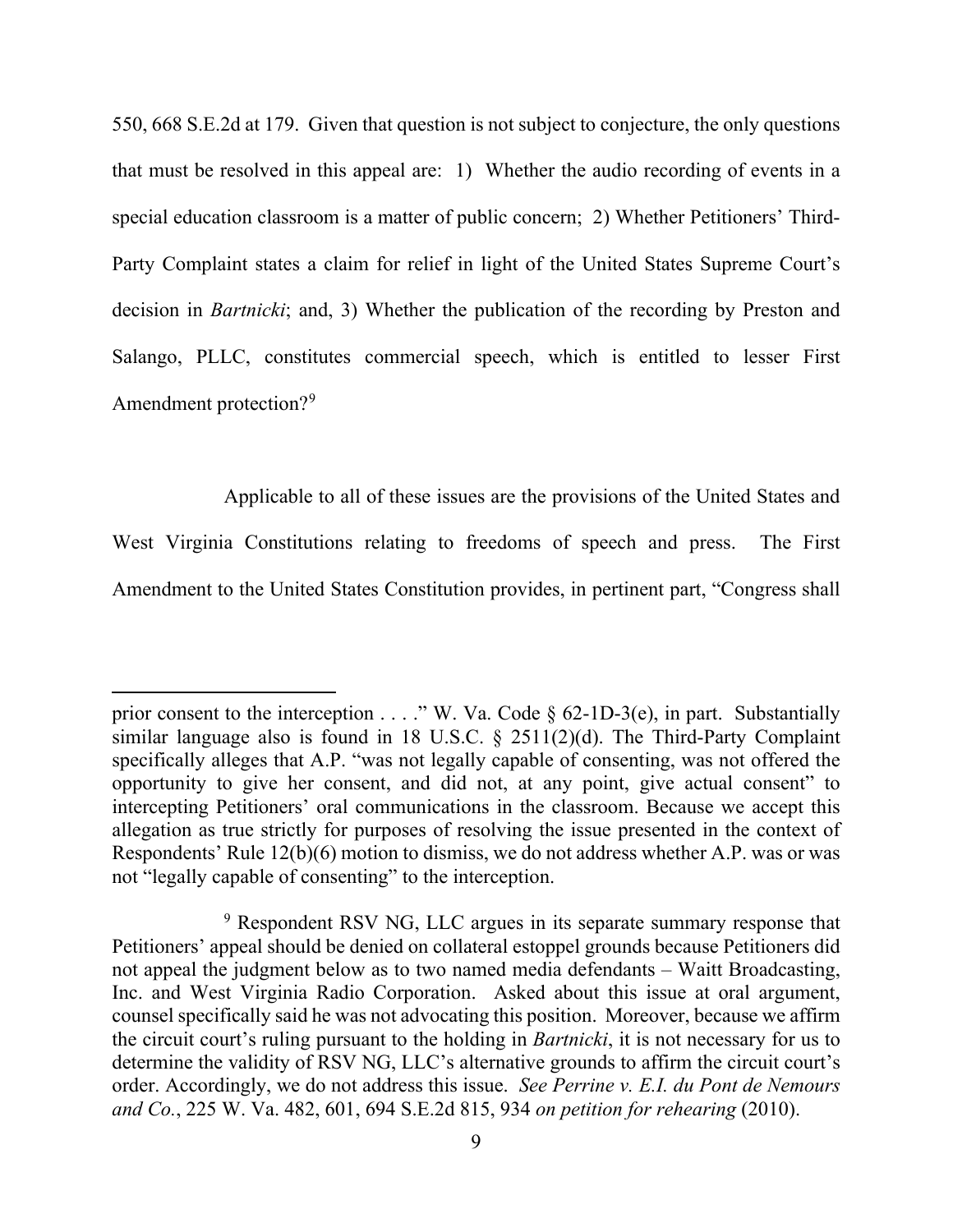make no law . . . abridging the freedom of speech, or of the press. . . ." U.S. CONST.

amend. I. Likewise, West Virginia's Constitution states:

No law abridging the freedom of speech, or of the press, shall be passed; but the Legislature may, by suitable penalties, restrain the publication or sale of obscene books, papers, or pictures, and provide for the punishment of libel, and defamation of character, and for the recovery, in civil actions, by the aggrieved party, of suitable damages for such libel, or defamation.

W. Va. CONST. art. III,  $\S7$ . We have previously stated that:

The First Amendment to the United States Constitution and Article III, Section 7 of the West Virginia Constitution are virtually identical in pertinent parts. Both constitutional provisions prohibit the making of any law abridging the freedom of speech or of the press. For purposes of this opinion, we use the First Amendment to the United States Constitution and Article III, Section 7 of the West Virginia Constitution interchangeably. Article I, Section 1 of the West Virginia Constitution recognizes that the United States Constitution shall be the supreme law of the land. Accordingly, the decisions of the United States Supreme Court interpreting the First Amendment are binding on this Court and, consequently, will be used throughout our discussion of this issue. *See Pushinsky v. West Virginia Bd. of Law Examiners,* 164 W.Va. 736, 744, 266 S.E.2d 444, 449 (1980).

*State By & Through McGraw v. Imperial Mktg.*, 196 W. Va. 346, 359 n.43, 472 S.E.2d

792, 805 n.43 (1996). Thus, the United States Supreme Court decisions in First

Amendment cases are binding precedent on this Court and will be treated as such. We will

now address each of the issues raised by the Respondents.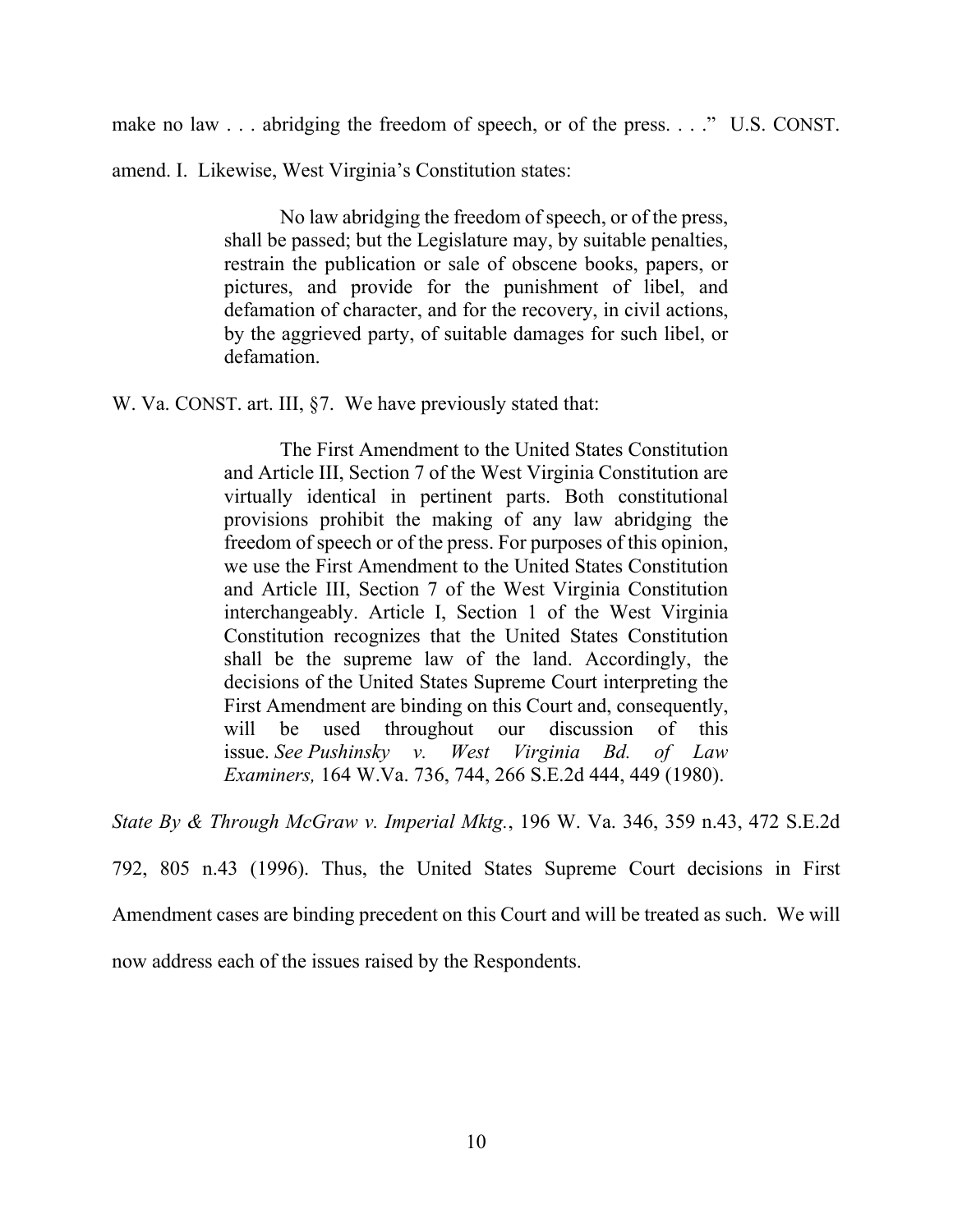## 1. Public Concern

The threshold question we must resolve is whether the speech at issue (i.e., the recorded communication) involves a matter of public concern. Matters of public concern must be openly discussed in our constitutional republic. As the United States Supreme Court has held:

> Speech deals with matters of public concern when it can "be fairly considered as relating to any matter of political, social, or other concern to the community," *Connick*, *supra,* at 146, 103 S.Ct. 1684, or when it "is a subject of legitimate news interest; that is, a subject of general interest and of value and concern to the public," *San Diego, supra,* at 83-84, 125 S.Ct. 521. See *Cox Broadcasting Corp. v. Cohn,* 420 U.S. 469, 492– 494, 95 S.Ct. 1029, 43 L.Ed.2d 328 (1975); *Time, Inc. v. Hill,* 385 U.S. 374, 387–388, 87 S.Ct. 534, 17 L.Ed.2d 456 (1967).

*Snyder v. Phelps*, 562 U.S. 443, 453 (2011). To determine if speech regards a matter of public concern we must examine "'the content, form, and context of a given statement, as revealed by the whole record.' *See Connick v. Myers,* 461 U.S. 138, 147-48, 103 S.Ct. 1684, 1690, 75 L.Ed.2d 708 (1983)." *Alderman v. Pocahontas Cty. Bd. of Educ.*, 223 W. Va. 431, 442, 675 S.E.2d 907, 918 (2009)."In considering content, form, and context, no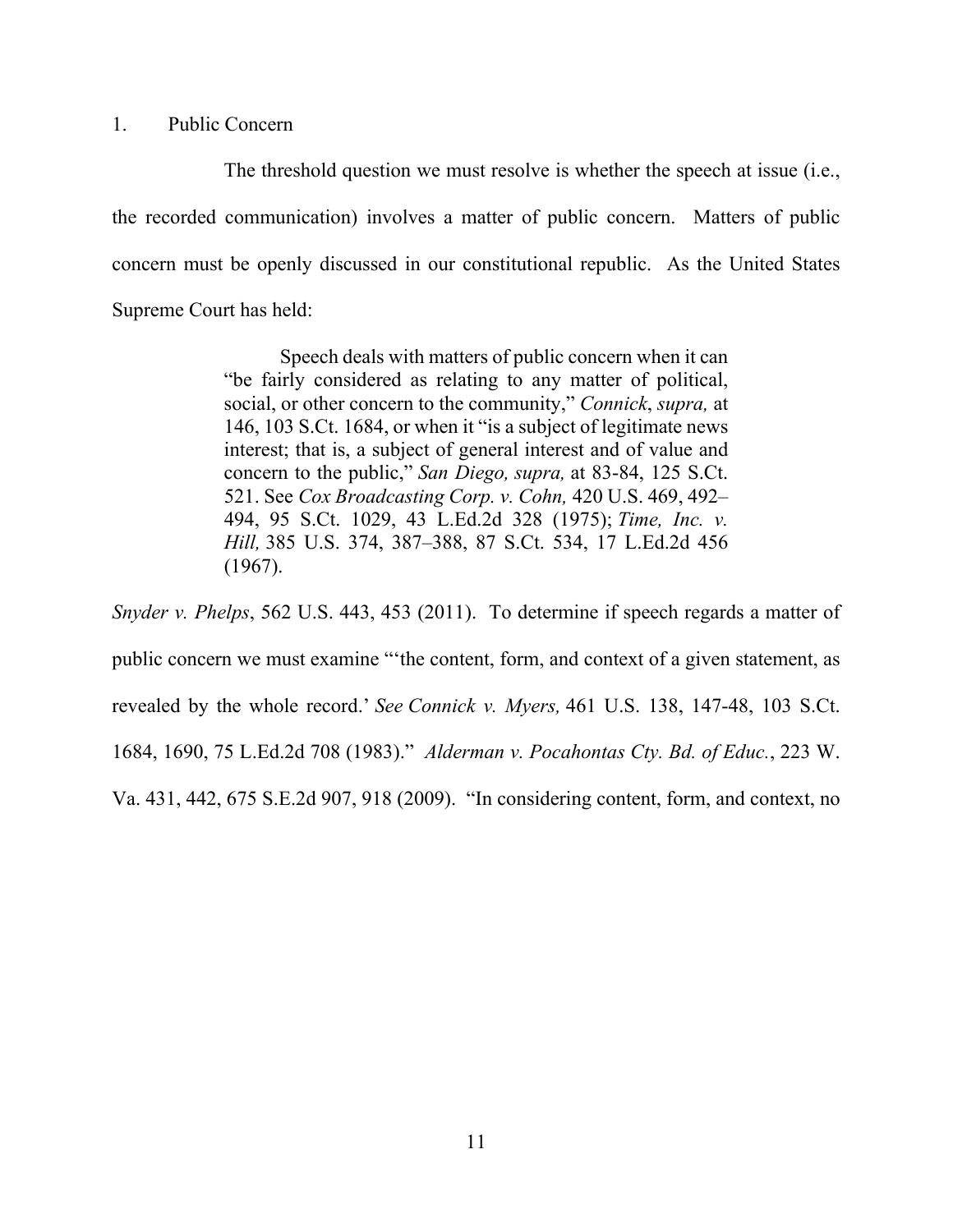factor is dispositive, and it is necessary to evaluate all the circumstances of the speech, including what was said, where it was said, and how it was said." *Snyder* at 454.

The content of the speech at issue in this appeal clearly relates to "broad issues of interest to society at large."[10](#page-14-0) *Id*. We emphatically agree with the circuit court that there can be no doubt that alleged child abuse in a public school's special education classroom is a matter of grave public concern. What was recorded in A.P.'s classroom goes to the heart of our society's need for transparency in its public education system. Thus, the speech at issue clearly and unequivocally related to a matter of public concern.

Apart from the content of the speech, the form and context also demonstrate the speech was of public concern. The nationwide publication of the recording on television and over the internet in conjunction with news stories and blogs reflects that it was "a subject of legitimate news interest; that is, a subject of general interest and of value and concern to the public." *Snyder* at 453 (internal quotation marks and citations omitted).

<span id="page-14-0"></span> $10$  Petitioners attempt to distinguish what represents speech of public concern based upon the locality in which the speech is published, differentiating between speech published in West Virginia and speech published in other states. To say that the Constitution stops at the state line defies logic. The interest in whether speech is of public concern is not constrained by geographic limits.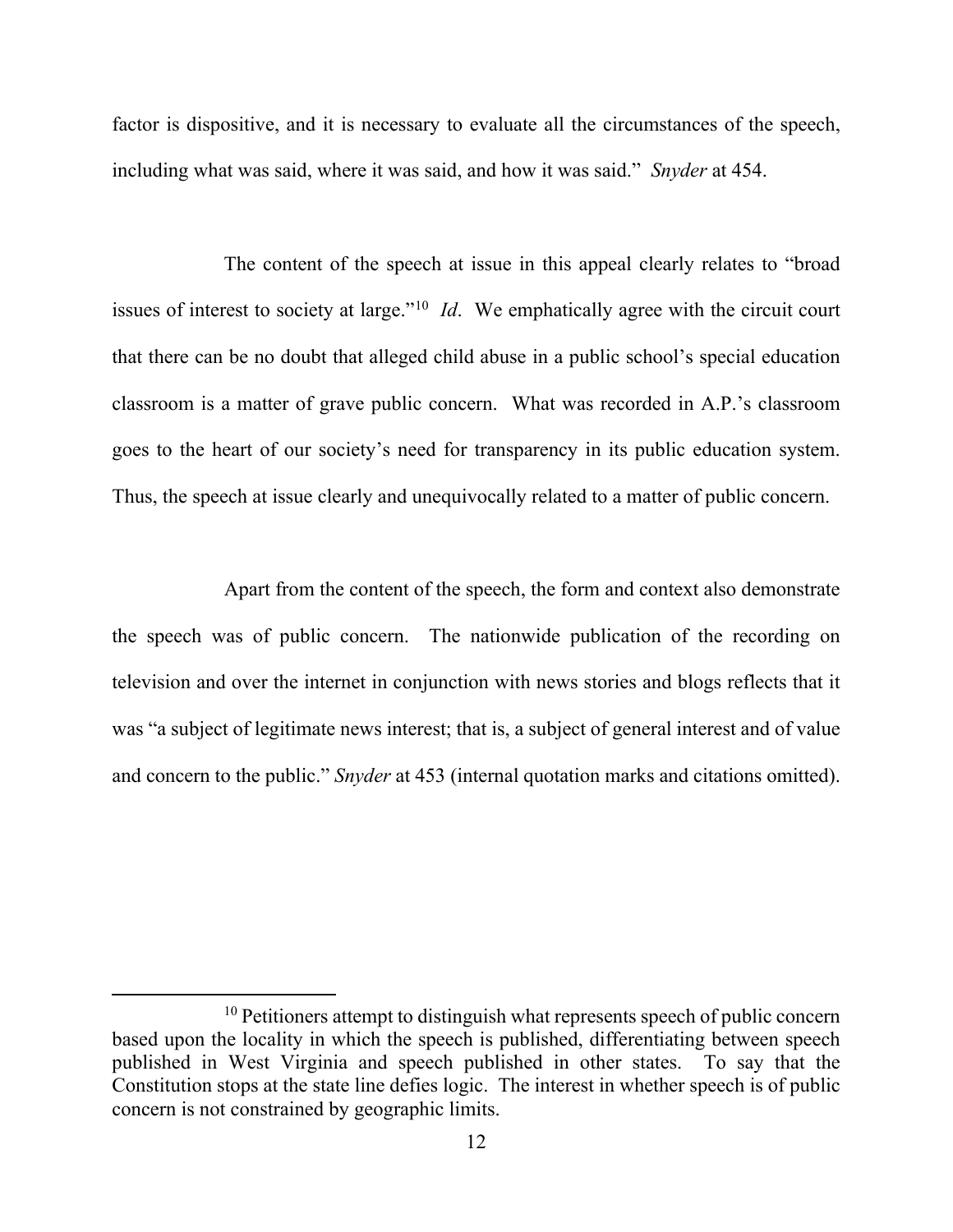We therefore conclude that the publication of the recording in this case was a matter of public concern.

# 2. *Bartnicki*

We now move to the question of whether *Bartnicki* applies to the facts of this matter. Our first inquiry in this discussion is a comparison of the West Virginia Act at issue here with the Pennsylvania Act at issue in *Bartnicki*. *Compare* W. Va. Code § 62- 1D-12 (1987), *with* 18 Pa. Cons. Stat. § 5725(a) (1988). First, the West Virginia Act provides a civil remedy for the recordation and distribution of protected communications:

> (a) Any person whose wire, oral or electronic communication is intercepted, disclosed, used or whose identity is disclosed in violation of this article shall have a civil cause of action against any person who so intercepts, discloses, or uses, or procures any other person to intercept, disclose, or use the communications, and shall be entitled to recover from any such person or persons:

> (1) Actual damages, but not less than one hundred dollars for each day of violation;

(2) Punitive damages, if found to be proper; and

(3) Reasonable attorney fees and reasonable costs of litigation incurred.

W. Va. Code § 62-1D-12 (1987). Using strikingly similar language, the Pennsylvania Act

at issue in *Bartnicki* also provides for a civil remedy:

(a) Cause of action.--Any person whose wire, electronic or oral communication is intercepted, disclosed or used in violation of this chapter shall have a civil cause of action against any person who intercepts, discloses or uses or procures any other person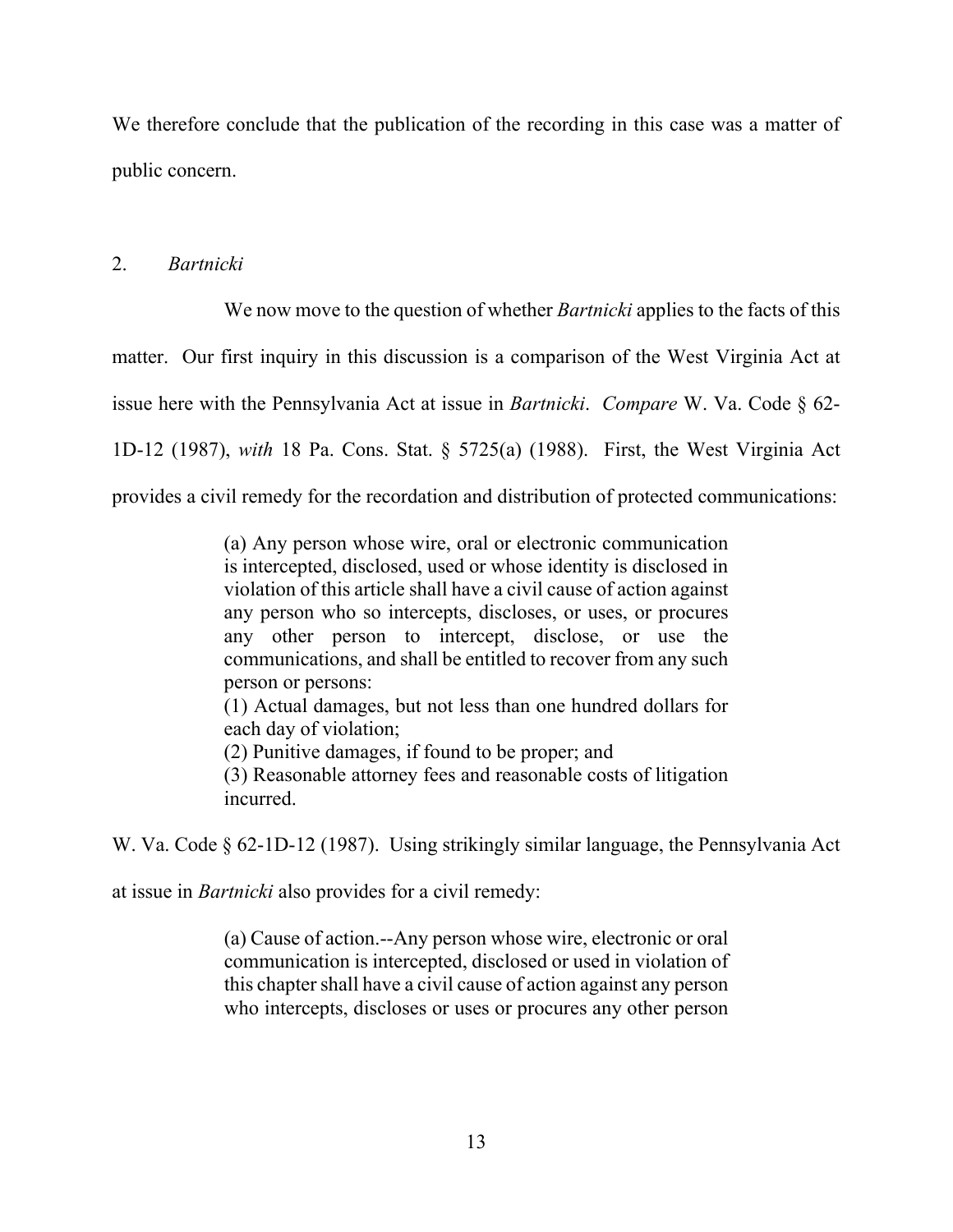to intercept, disclose or use, such communication; and shall be entitled to recover from any such person: (1) Actual damages, but not less than liquidated damages

computed at the rate of \$100 a day for each day of violation, or \$1,000, whichever is higher.

(2) Punitive damages.

(3) A reasonable attorney's fee and other litigation costs reasonably incurred.

18 Pa. Cons. Stat. § 5725(a) (1988) ("Pennsylvania Act"). It was this statutory provision

that was found to be unconstitutionally applied in *Bartnicki*.

The facts in *Bartnicki* involved a contentious contract negotiation between a

teachers' union and the school board. *Bartnicki* at 518. A telephone call between two

union representatives was illegally recorded. *Id*. During that conversation, some illegal

activity was discussed:

"'If they're not gonna move for three percent, we're gonna have to go to their, their homes. . . . To blow off their front porches, we'll have to do some work on some of those guys. (PAUSES). Really, uh, really and truthfully because this is, you know, this is bad news. (UNDECIPHERABLE).'"

*Id.* at 518-19*.* In the amended complaint in *Bartnicki*, it was alleged that the:

[T]elephone conversation had been surreptitiously intercepted by an unknown person using an electronic device, that Yocum had obtained a tape of that conversation, and that he intentionally disclosed it to Vopper, as well as other individuals and media representatives. Thereafter, Vopper and other members of the media repeatedly published the contents of that conversation. The amended complaint alleged that each of the defendants "knew or had reason to know" that the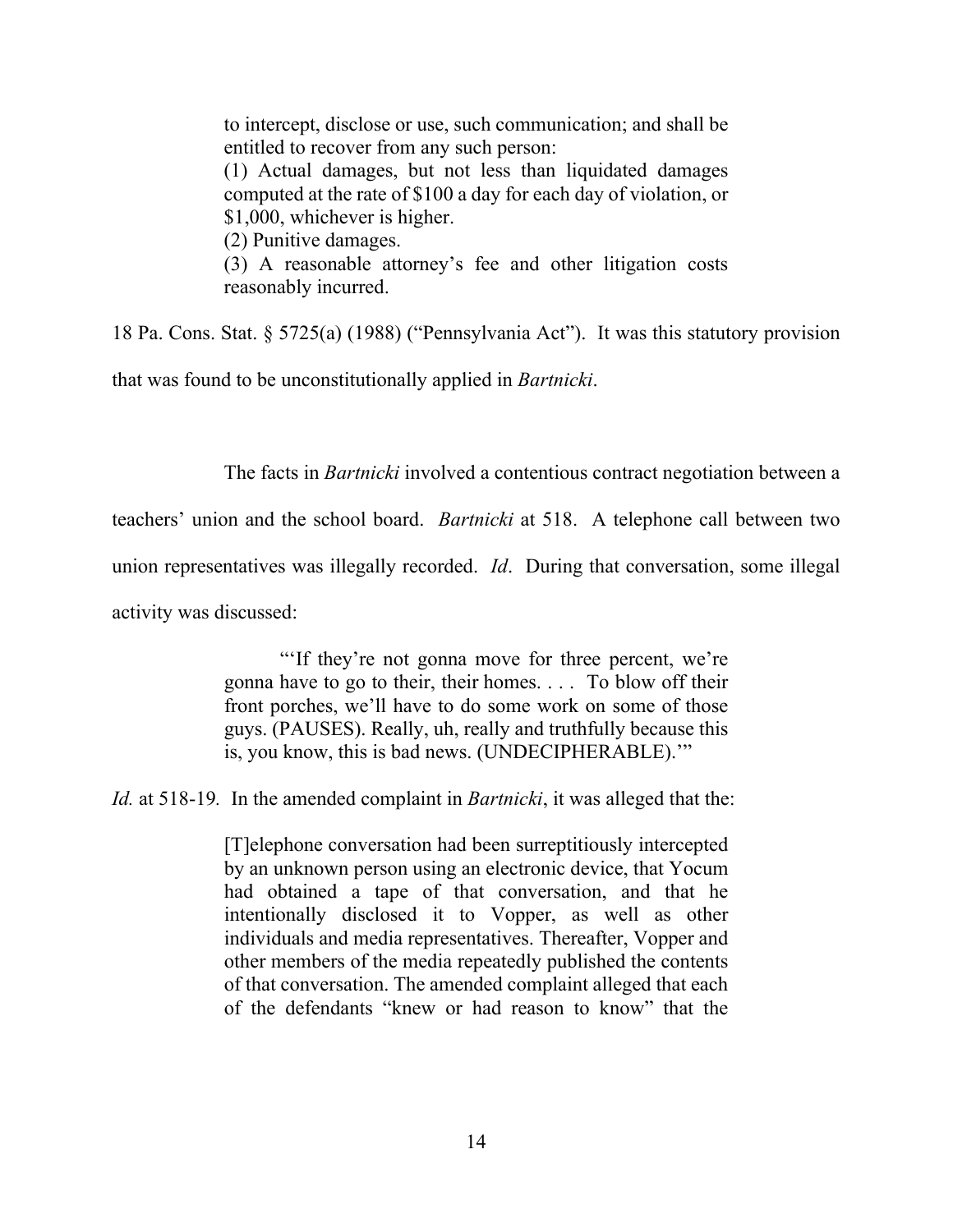recording of the private telephone conversation had been obtained by means of an illegal interception.

The plaintiffs in *Bartnicki* sought damages under both the Pennsylvania Act and the Federal Act. *Id.* at 519. The United States Supreme Court recognized the constitutional implications of allowing the lawsuit to move forward:

> The constitutional question before us concerns the validity of the statutes as applied to the specific facts of these cases. Because of the procedural posture of these cases, it is appropriate to make certain important assumptions about those facts. We accept petitioners' submission that the interception was intentional, and therefore unlawful, and that, at a minimum, respondents "had reason to know" that it was unlawful. Accordingly, the disclosure of the contents of the intercepted conversation by Yocum to school board members and to representatives of the media, as well as the subsequent disclosures by the media defendants to the public, violated the federal and state statutes. Under the provisions of the federal statute, as well as its Pennsylvania analogue, petitioners are thus entitled to recover damages from each of the respondents. The only question is whether the application of these statutes in such circumstances violates the First Amendment.

*Id.* at 524–25 (internal footnote omitted). The issue framed by the Supreme Court was: "Where the punished publisher of information has obtained the information in question in a manner lawful in itself but from a source who has obtained it unlawfully, may the government punish the ensuing publication of that information based on the defect in a chain?" *Id.* at 528. The *Bartnicki* Court then analyzed a host of former precedents:

> Our opinion in *New York Times Co. v. Sullivan,* 376 U.S. 254, 84 S.Ct. 710, 11 L.Ed.2d 686 (1964), reviewed many of the decisions that settled the "general proposition that freedom of expression upon public questions is secured by the First Amendment." *Id.,* at 269, 84 S.Ct. 710; see *Roth v. United States,* 354 U.S. 476, 484, 77 S.Ct. 1304, 1 L.Ed.2d 1498 (1957); *Bridges v. California,* 314 U.S. 252, 270, 62 S.Ct. 190,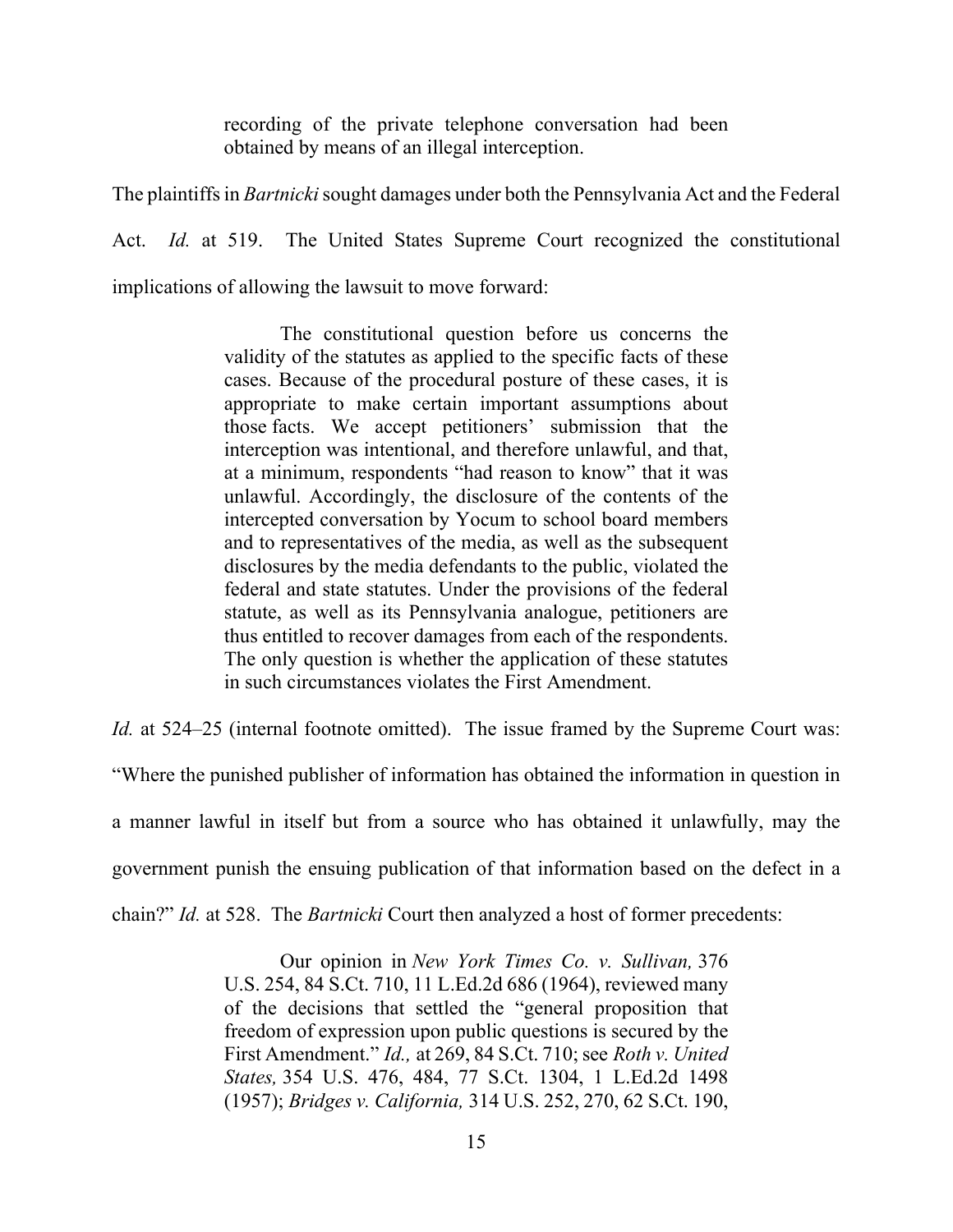86 L.Ed. 192 (1941); *Stromberg v. California,* 283 U.S. 359, 369, 51 S.Ct. 532, 75 L.Ed. 1117 (1931). Those cases all relied on our "profound national commitment to the principle that debate on public issues should be uninhibited, robust, and wide-open," *New York Times,* 376 U.S., at 270, 84 S.Ct. 710; see *Terminiello v. Chicago,* 337 U.S. 1, 4, 69 S.Ct. 894, 93 L.Ed. 1131 (1949); *De Jonge v. Oregon,* 299 U.S. 353, 365, 57 S.Ct. 255, 81 L.Ed. 278 (1937); *Whitney v. California,* 274 U.S. 357, 375–376, 47 S.Ct. 641, 71 L.Ed. 1095 (1927) (Brandeis, J., concurring); see also *Roth,* 354 U.S., at 484, 77 S.Ct. 1304; *Stromberg,* 283 U.S., at 369, 51 S.Ct. 532; *Bridges,* 314 U.S., at 270, 62 S.Ct. 190. It was the overriding importance of that commitment that supported our holding that neither factual error nor defamatory content, nor a combination of the two, sufficed to remove the First Amendment shield from criticism of official conduct. *Id.,* at 273, 62 S.Ct. 190; see also *NAACP v. Button,* 371 U.S. 415, 445, 83 S.Ct. 328, 9 L.Ed.2d 405 (1963); *Wood v. Georgia,* 370 U.S. 375, 82 S.Ct. 1364, 8 L.Ed.2d 569 (1962); *Craig v. Harney,* 331 U.S. 367, 67 S.Ct. 1249, 91 L.Ed. 1546 (1947); *Pennekamp v. Florida,* 328 U.S. 331, 342, 343, n. 5, 345, 66 S.Ct. 1029, 90 L.Ed. 1295 (1946); *Bridges,* 314 U.S., at 270, 62 S.Ct. 190.

*Id.* at 534–35. From that analysis, the United States Supreme Court held that, "[w]e think it clear that parallel reasoning requires the conclusion that a stranger's illegal conduct does not suffice to remove the First Amendment shield from speech about a matter of public concern." *Id.* at 535.

The United States Supreme Court's holding in *Bartnicki* is in accord with a prior decision of this Court. In *State ex rel. Daily Mail Publishing Co. v. Smith*, 161 W. Va. 684, 248 S.E.2d 269 (1978) ("*Daily Mail*"), we were asked to determine if a law prohibiting the publication of the name of a juvenile who shot and killed a classmate was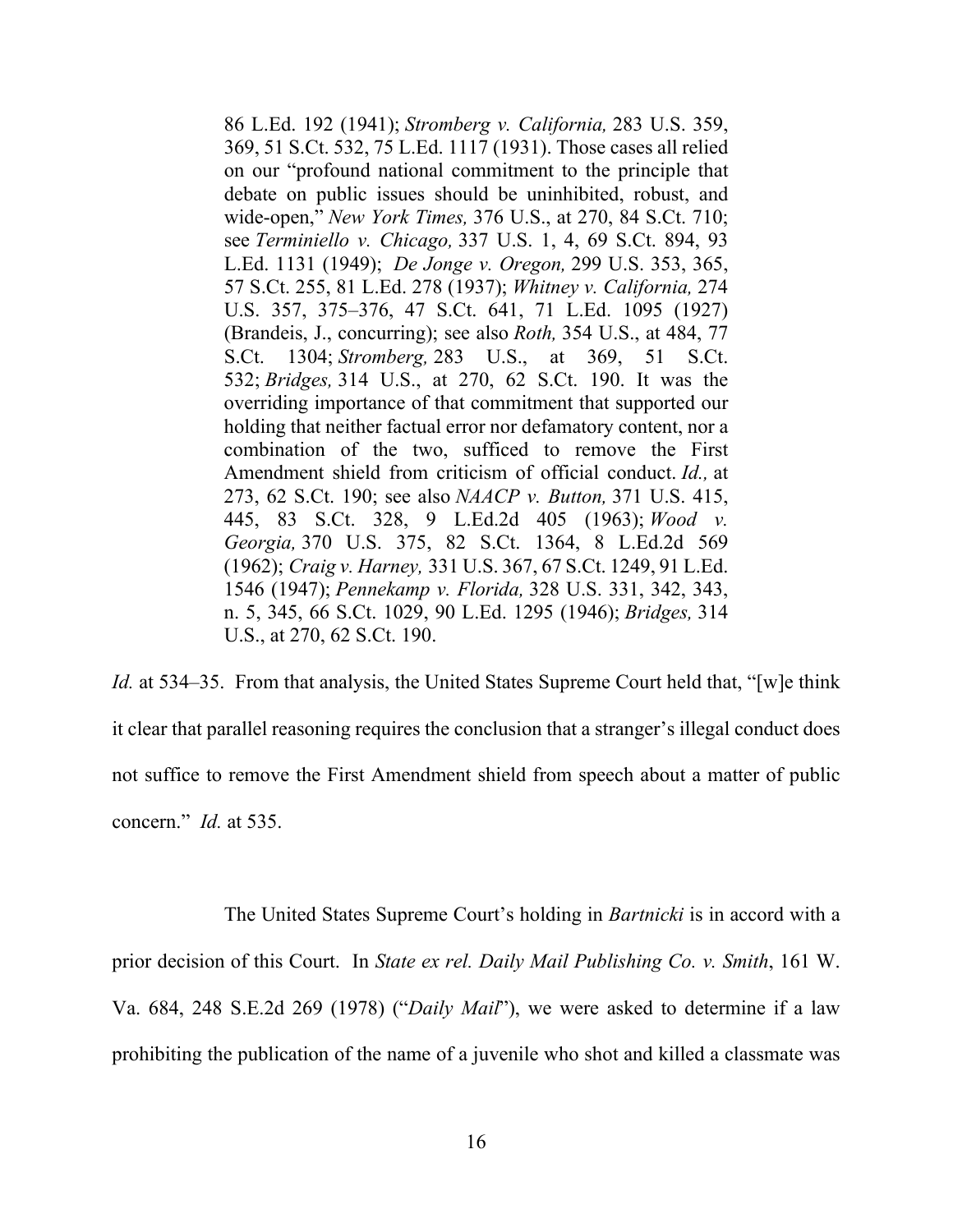unconstitutional as a prior restraint of speech. *Id*., W. Va. at 685, S.E.2d at 270. We found the statute in question to be unconstitutional as to such application, holding:

> To the extent that W.Va. Code, 49-7-3 (1941) makes it a criminal offense for a newspaper to publish the name of a child in any proceeding under Chapter 49 of the W.Va. Code, without the prior approval of the trial court, W.Va. Code, 49- 7-3 (1941) is unconstitutional as repugnant to the First Amendment to the Constitution of the United States, because it creates an impermissible prior restraint on the freedom of the press.

Syllabus Point 2, *id.*, *aff'd sub nom. Smith v. Daily Mail Pub. Co.*, 443 U.S. 97 (1979) ("*Smith*"). The United States Supreme Court affirmed this result and elaborated that "[i]f the information is lawfully obtained, as it was here, the state may not punish its publication except when necessary to further an interest more substantial than is present here." *Smith*, 443 U.S. at 104.

Petitioners maintain that the Constitution allows their case to move forward. At oral argument they pointed this Court to a United States Court of Appeals decision from the Fifth Circuit, *Peavy v. WFAA TV*, 221 F.3d 158 (5th Cir. 2000), as support for their position. We have reviewed this case and do not believe it supports Petitioners' contentions. First, it was decided by a federal appeals court prior to the United States Supreme Court's decision in *Bartnicki*. *Peavy*, 221 F.3d 158. Second, and more importantly, as noted in *Bartnicki*, the publishing media defendant in *Peavy* had unclean hands and "in fact participated in the interceptions at issue." *Bartnicki* at 522 n.5. That is not the factual situation here. In this case, Petitioners make no factual allegation that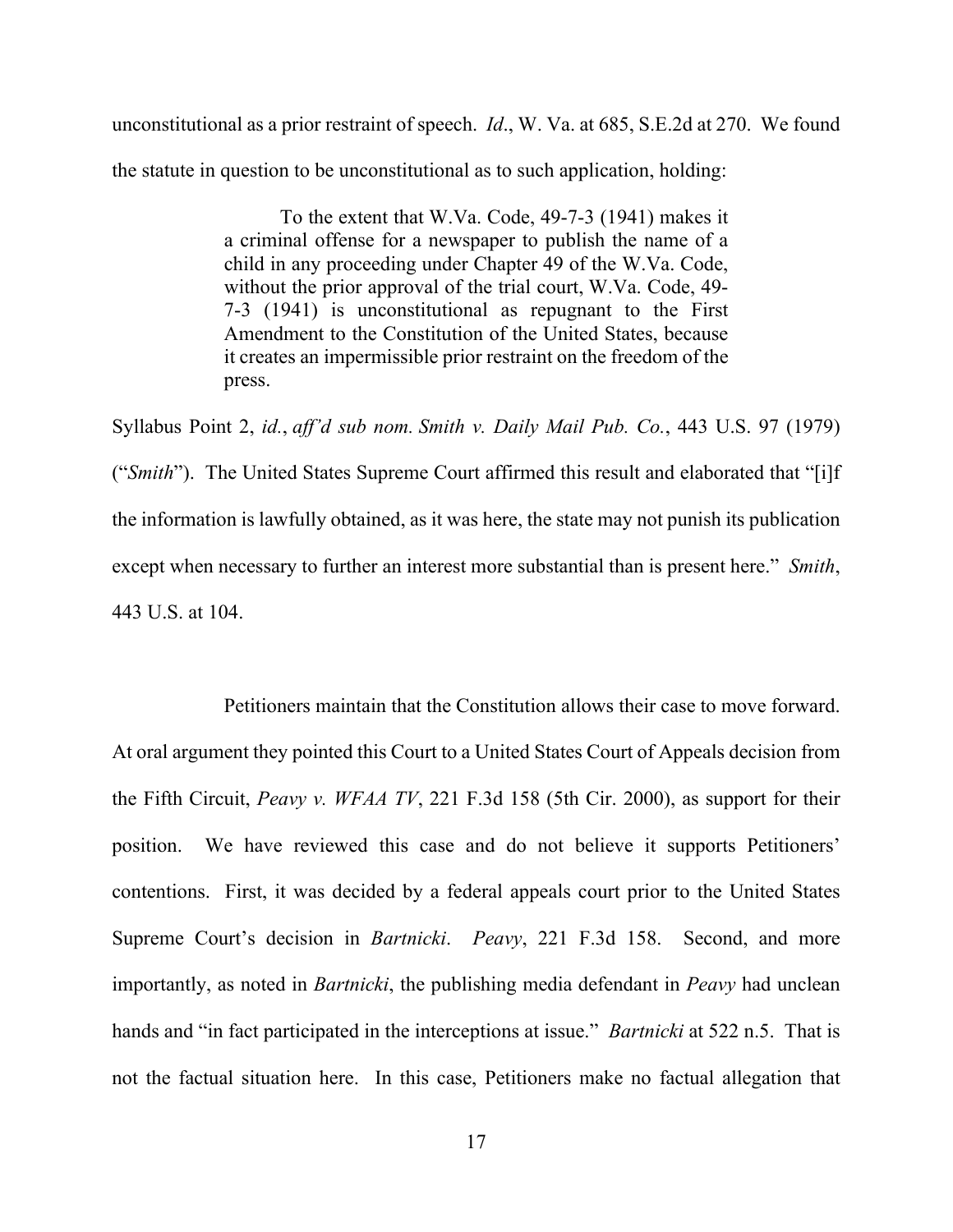Respondents in any way participated in the efforts to record the information that they subsequently disseminated.

We are persuaded that the factual scenario in *Bartnicki* is nearly identical to the factual scenario alleged in the Third-Party Complaint in the present case. In both cases, the defendants were alleged to have published recordings that they knew or should have known were created in violation of state and federal wiretapping laws. Importantly, it was not alleged in either case that the media defendants were in any way involved in creating the recordings. Thus, *Bartnicki* compels us to find that the West Virginia Act is unconstitutional as applied.<sup>[11](#page-20-0)</sup> To do otherwise would run afoul of the Constitution of the United States, the Constitution of West Virginia and the *Bartnicki* Court's sound reasoning. Petitioners additionally alleged violations of the substantially similar Federal Act. We believe *Bartnicki* clearly precludes Petitioners' action under the Federal Act as well. Accordingly, the West Virginia Wiretapping and Electronic Surveillance Act, West Virginia Code §§ 62-1D-1 through 16 runs afoul of the First Amendment to the United States Constitution and Article III, Section 7 of the West Virginia Constitution and is unconstitutional as applied to the extent that it allows a civil action to be maintained against an innocent third party who publishes information of public concern that was obtained by

<span id="page-20-0"></span><sup>&</sup>lt;sup>11</sup> Our determination that the West Virginia Act is an unconstitutional violation of the First Amendment to the United States Constitution and Article III, Section 7 of the West Virginia Constitution is limited to its application to innocent third parties who did not take part in the unauthorized interception or recording of the information and should not be interpreted as a declaration that such statute is unconstitutional in all cases.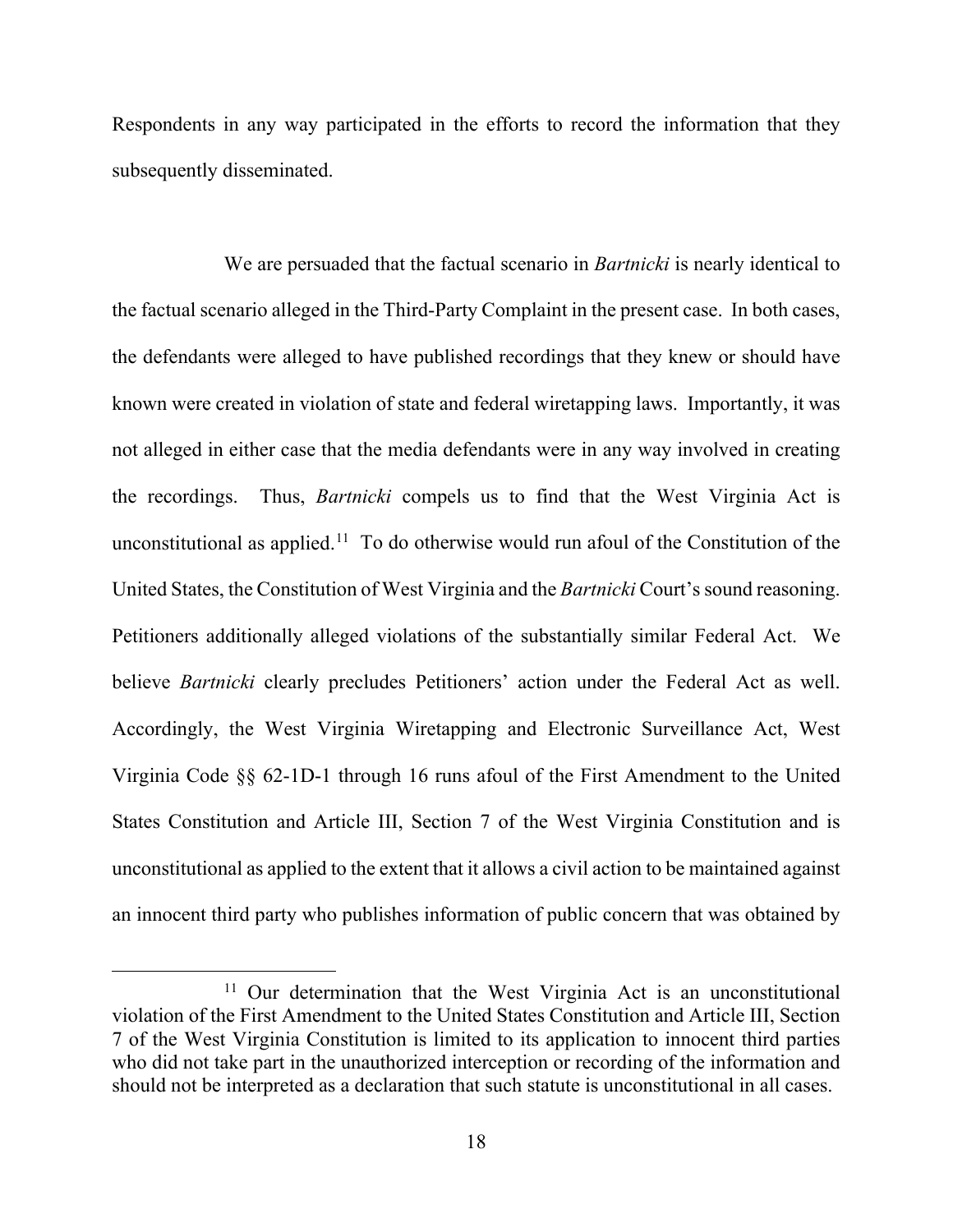the unlawful interception of wire, oral, or electronic communication in violation of the statute but who did not participate in the unlawful interception of the communication.

3. Commercial Speech

Petitioners next argue that the publication by Preston and Salango, PLLC, constituted commercial speech and, as such, is actionable because commercial speech may be regulated under the First Amendment. We have adopted the United States Supreme Court's approach on commercial speech in such cases, acknowledging that such speech is afforded lesser protection:

> In *Central Hudson Gas & Electric Corp. v. Public Service Commission of New York,* 447 U.S. 557 . . . (1980), the United States Supreme Court adopted a four[-]part test for determining the validity of governmental regulation of commercial speech, which is generally accorded "a lesser protection . . . than . . . other constitutionally guaranteed expression."

*Fisher v. City of Charleston*, 188 W. Va. 518, 524 n.11, 425 S.E.2d 194, 200 n.11 (1992)

(internal citations omitted).

[W]e must determine whether the expression is protected by the First Amendment. For commercial speech to come within that provision, it at least must concern lawful activity and not be misleading. Next, we ask whether the asserted governmental interest is substantial. If both inquiries yield positive answers, we must determine whether the regulation directly advances the governmental interest asserted, and whether it is not more extensive than is necessary to serve that interest.

*Central Hudson* at 566. We adopted the *Central Hudson* test in Syllabus Point 3 of *Lawyer* 

*Disciplinary Board v. Allen*, 198 W. Va. 18, 479 S.E.2d 317 (1996), where we held: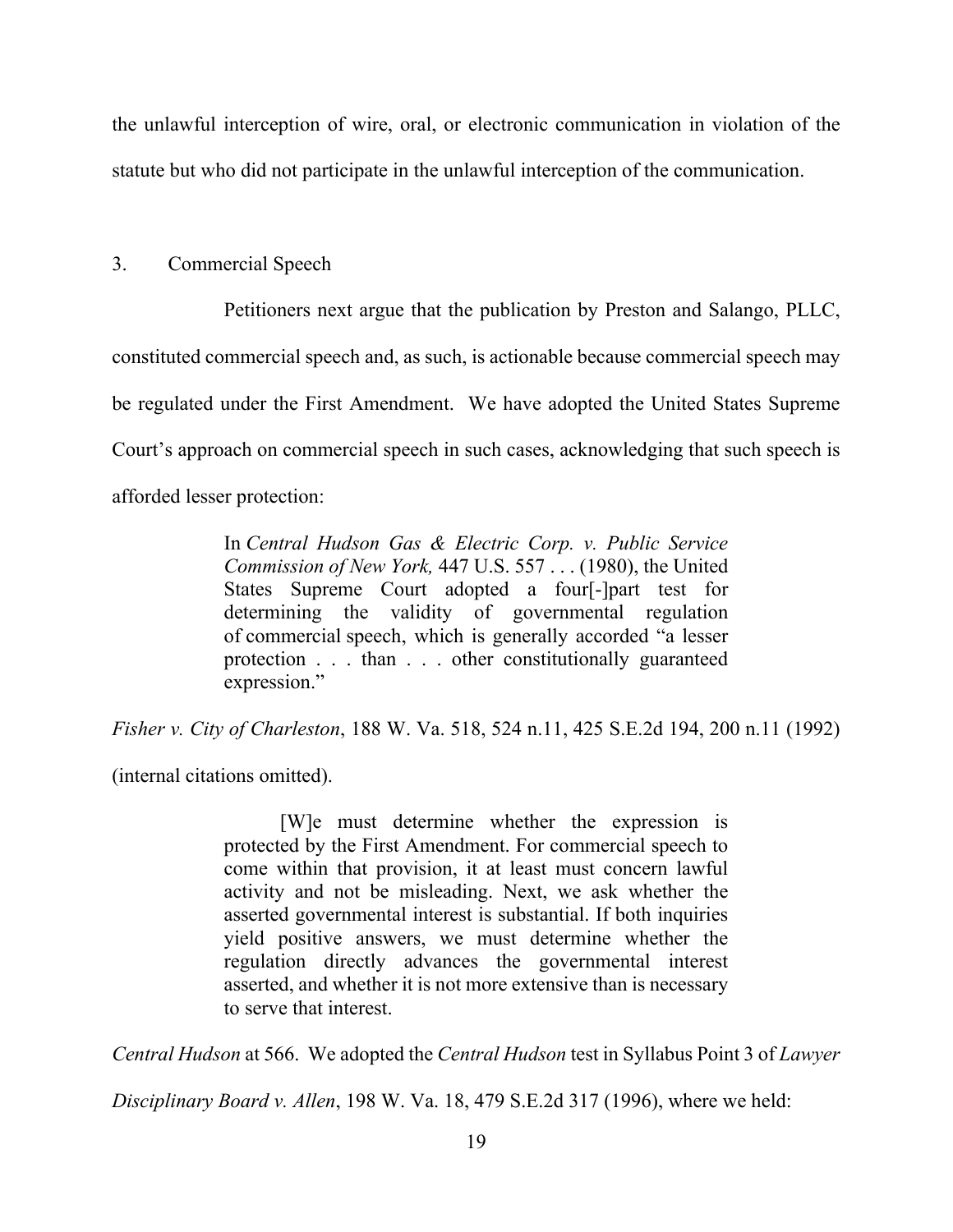Commercial speech that is not unlawful or misleading may be regulated only if the government satisfies the remaining elements of the test set forth in *Central Hudson Gas v. Public Service Com'n of New York,* 447 U.S. 557, 564–65, 100 S.Ct. 2343, 2350–51, 65 L.Ed.2d 341, 350–51 (1980), which requires first, that the government assert a substantial interest in support of its regulation; second, that the government demonstrate that the restriction on commercial speech directly and materially advances that interest; and third, that there is a reasonable fit between the regulation and the State's interest.

Syllabus Point 3, in part, *Id*. However, neither *Central Hudson* nor *Allen* defined

specifically what constitutes commercial speech. The Fourth Circuit has reasoned that

"commercial speech is 'usually defined as speech that does no more than propose a commercial transaction.'" *Greater Baltimore Ctr.*, 721 F.3d at 284 (quoting *United States v. United Foods, Inc.*, 533 U.S. 405, 409, 121 S.Ct. 2334, 150 L.Ed.2d 438 (2001)). However, because "application of this definition is not always a simple matter," *Adventure Commc'ns, Inc. v. Ky. Registry of Election Fin.*, 191 F.3d 429, 440 (4th Cir. 1999), some speech outside this "core notion" may also be deemed commercial. *Bolger v. Youngs Drug Prods. Corp.*, 463 U.S. 60, 66, 103 S.Ct. 2875, 77 L.Ed.2d 469 (1983). Courts rely on three factors to identify such commercial speech: "(1) is the speech an advertisement; (2) does the speech refer to a specific product or service; and (3) does the speaker have an economic motivation for the speech." *Greater Baltimore Ctr.*, 721 F.3d at 285 (citing *U.S. Healthcare, Inc. v. Blue Cross of Greater Phila.*, 898 F.2d 914, 933 (3d Cir. 1990)).

Because of the "difficulty of drawing bright lines that will clearly cabin commercial speech," the inquiry is factintensive. *City of Cincinnati v. Discovery Network, Inc.*, 507 U.S. 410, 419, 113 S.Ct. 1505, 123 L.Ed.2d 99 (1993). It is also one in which "context matters." *Greater Baltimore Ctr.*, 721 F.3d at 286.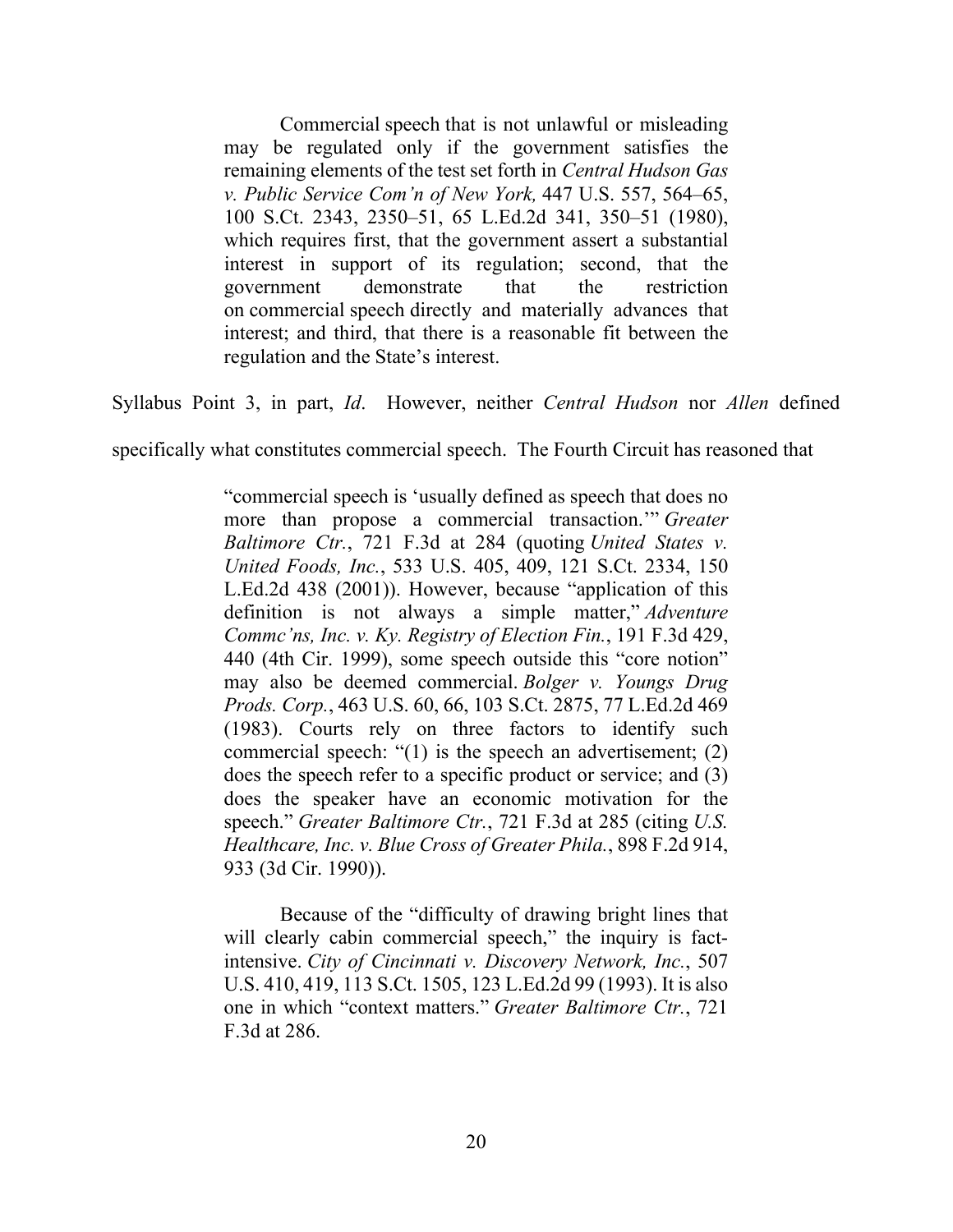*Greater Baltimore Ctr. for Pregnancy Concerns, Inc. v. Mayor & City Council of Baltimore*, 879 F.3d 101, 108 (4th Cir. 2018).

Reading the Third-Party Complaint in the light most favorable to the Petitioners clearly shows there to be insufficient factual allegations contained within its four corners to state a cause of action against Preston and Salango, PLLC, much less to support a finding that the publication of the recording by Preston and Salango, PLLC, constituted a "commercial speech" exception to the holding in *Bartnicki*. The allegations against Preston and Salango, PLLC, are that it merely published the previous news stories that contained the audio recording at issue. Petitioners did not allege that Preston and Salango, PLLC, acted differently than the Media Respondents in publishing the communications or was motivated by any different goal in regard to such publication. Clearly, the right of all Respondents to publish the information, having taken no role in its recording, was protected by the First Amendment. Respondents pled no facts supporting an exception to such protection. We have previously stated:

> In *Sticklen v. Kittle,* 168 W.Va. 147, 287 S.E.2d 148 (1981), we held that the plaintiffs had alleged "various factual matters in support of their assertion that the defendants [had] acted in an arbitrary and capricious manner." *Id.* 168 W.Va. at 167, 287 S.E.2d at 159. We recognized, however, that

liberalization in the rules of pleading in civil cases does not justify a carelessly drafted or baseless pleading. As stated in Lugar and Silverstein, *West Virginia Rules of Civil Procedure* (1960) at 75: 'Simplicity and informality of pleading do not permit carelessness and sloth: the plaintiff's attorney must know every essential element of his cause of action and must state it in the complaint.'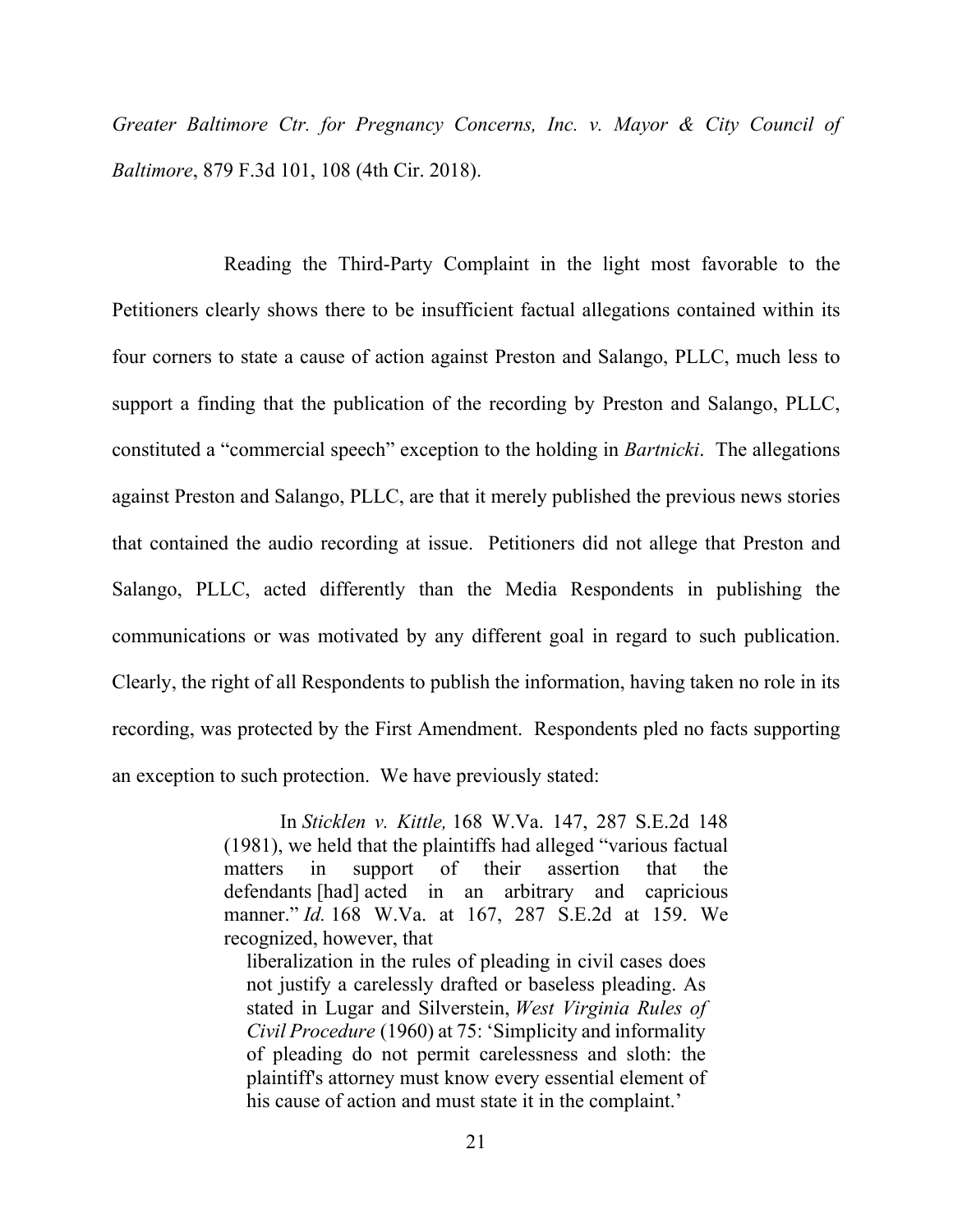*Id.* 168 W.Va. at 164, 287 S.E.2d at 157–58. *Accord, Fass v. Nowsco Well Service, Ltd.,* 177 W.Va. 50, 52, 350 S.E.2d 562, 564 (1986).

*Par Mar v. City of Parkersburg*, 183 W. Va. 706, 710-11, 398 S.E.2d 532, 536-37 (1990).

Petitioners counter that Exhibit B, which is purportedly an exhibit from the firm's web page, demonstrates that the speech of Preston and Salango, PLLC, was commercial. However, the document attached to the 60(b) motion and contained in the appendix record is largely illegible. Nonetheless, we cannot discern from looking at this document that it solely proposes a commercial transaction. Further, Petitioners misapprehend the question before the Court, namely whether the Third-Party Complaint contained allegations sufficient to survive Respondents' Motion to Dismiss.

Although Petitioners may not be expected to anticipate all defenses that may be raised by Respondents to the Third-Party Complaint, *See* Syllabus Point 5, *Gable v. Gable*, 245 W. Va. 213, 858 S.E.2d. 838 (2021), in this case Petitioners are seeking to characterize the communications as those that fall within a narrow exception to the wellestablished First Amendment principle that speech regarding matters of public concern is offered broad protection. In order to satisfy such exception, Petitioners must point to some factual allegations in their Complaint that Preston and Salango, PLLC's, publication of the communications was motivated by profit or commercial goals.